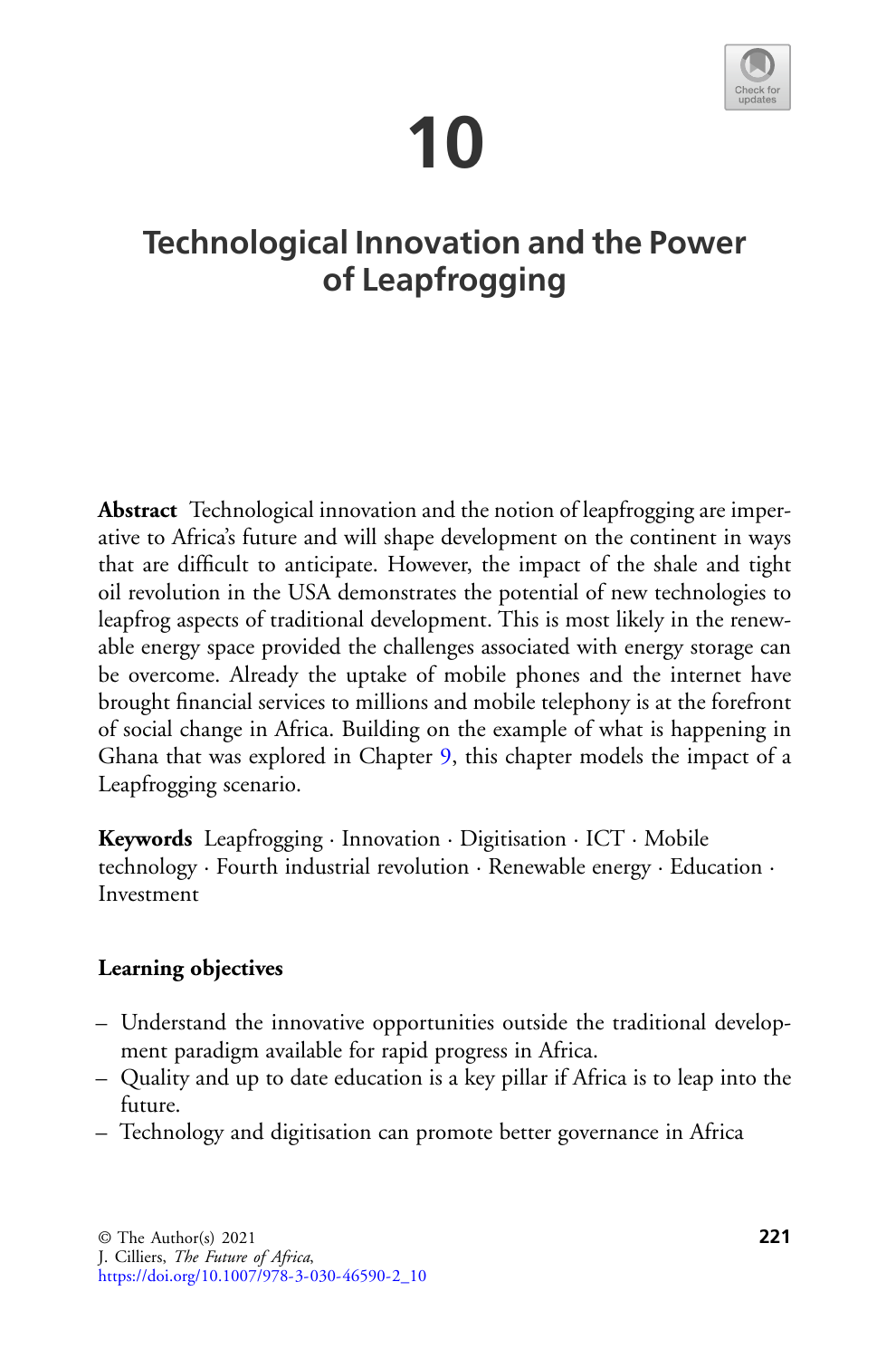The term leapfrogging has become almost as popular as the fourth industrial revolution and digitisation. They are, of course, intimately related.

Leapfrogging occurs when we use technology to solve a particular problem or to radically improve an existing process, such as generating energy, or even something as mundane as the ability to more efficiently find, hire and electronically pay for transport using mobile phone applications instead of standing on a street to hail a passing taxi. It makes previous systems and processes redundant, such as generating electricity from ocean currents instead of by burning coal. It is inherently disruptive as it either destroys the value of 'old stuff' and/or presents ways of doing things where it was not previously possible.

What distinguishes the twenty-first century from previous periods is the exponential rate at which scientific knowledge is advancing and our ability to more rapidly translate that knowledge into practical application, in other words, the rate at which we are leapfrogging. Each new generation of technology stands on the shoulders of its predecessors but today the rate of progress from version to version is driving advancement at rates of change that are sometimes breathtaking. Leapfrogging is the story of innovation, disruption and rapid development. At sufficient scale, technology can have a transformative effect on nations and on the relations between nations. Although it is always important to remember that what is technologically possible is not always commercially feasible.

Chapter 3 dealt with health and provided an overview of the extent to which Africa trails on basic infrastructure such as for water and sanitation. The story is, of course, much broader. We trail, globally, on every dimension of infrastructure, with the largest deficits being the lack of reliable electricity, transport, particularly roads, rail and suchlike. In fact the International Monetary Fund (IMF) estimates that Africa's deficit in physical infrastructure reduces growth by 2 percentage points a year.<sup>1</sup> The drag that poor infrastructure has on economic growth is particularly evident in Africa's low and lower-middle-income countries. It is less severe for upper-middleincome countries since graduation to upper-middle-income status is generally accompanied by improved infrastructure.<sup>[2](#page-1-1)</sup> Of course when we speak of infrastructure today it's much more than roads and railway, it's increasingly about digital infrastructure—the ability to transact and act globally through the access that is provided by the internet.

<span id="page-1-0"></span><sup>&</sup>lt;sup>1</sup>International Monetary Fund, 2014. Is It Time for an Infrastructure Push? The Macroeconomic Effects of Public Investment. In: *World Economic Outlook (WEO) Legacies, Clouds, Uncertainties*. Washington: ILO, pp. 75–114.

<span id="page-1-1"></span><sup>2</sup>Within IFs, multifactor productivity is composed of physical, social, human and knowledge capital.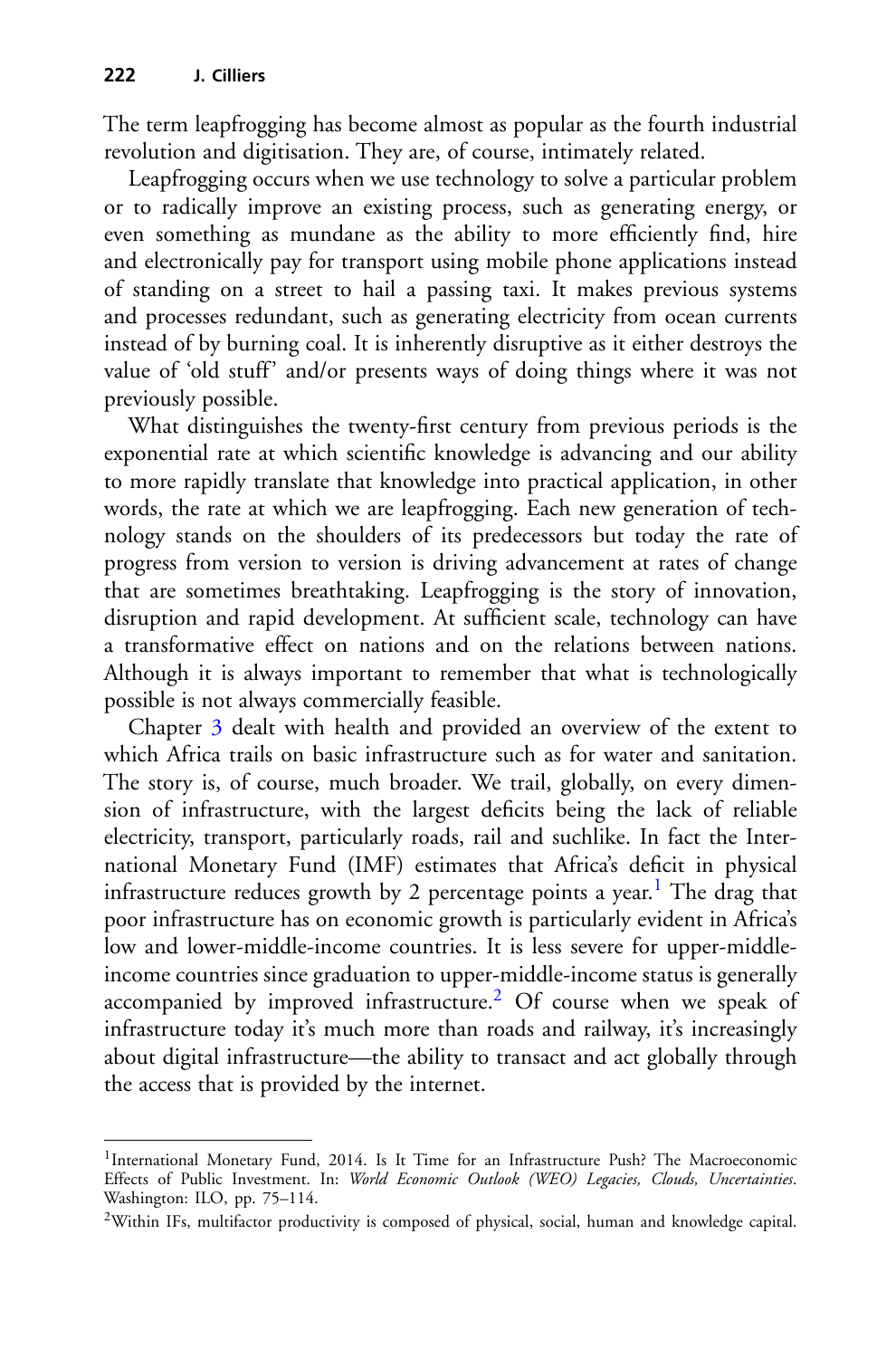An IMF study of infrastructure spending in several countries from 1985 to 2014, found that an unanticipated one percent increase in public infrastructure boosted gross domestic product (GDP) by 0.4% the following year, but by 1.5% four years later.<sup>3</sup> The Economic Policy Institute agrees, noting in a 2014 report that 'our analysis confirms with a large and growing body of literature persuasively arguing that infrastructure investments can boost even private sector productivity growth'[.4](#page-2-1)

It is very likely, however, that we underestimate the potential for leapfrogging in infrastructure and that we are locked into a particular vision of how things should be done.<sup>[5](#page-2-2)</sup>

For, once a country has invested and built an elaborate network of pipes, wires, roads, bridges, buildings and other expensive physical infrastructure, which is characteristic of today's developed countries, it becomes very difficult to imagine or to take the risk of investing in a different way of doing things. Every piece of existing infrastructure creates vested interests that are subsequently difficult to uproot. The result is a tendency towards 'path dependency' where governments and the private sector do things in a particular manner because that seems to be the way things should be done and because it is difficult to get the public to change their ways. Furthermore, since other countries have done things in one way for so long, Africans tend to believe that it should follow the same infrastructure and development pathway that is presented by their former colonial masters in Europe, or as was illustrated through the cultural pop culture of the USA and today, the rapid improvements in livelihoods and global power in China.

Can we really imagine the impact of wireless power, automated bulk delivery systems via thousands of heavy-lift drones, individual air transport instead of cars and mass transportation systems that don't require asphalt roads to replace buses or trains? What would happen if there was a widespread adoption of atmospheric water generators that are capable of extracting water from the air during the day and produced electricity at night (wind speed allowing)? $6$  Once we find ways of fully developing a circular economy, where waste is used as biomass the household becomes steadily more independent

<span id="page-2-0"></span><sup>&</sup>lt;sup>3</sup>International Monetary Fund, 2014. Is It Time for an Infrastructure Push? The Macroeconomic Effects of Public Investment. In: *World Economic Outlook (WEO) Legacies, Clouds, Uncertainties*. Washington: ILO, pp. 75–114.

<span id="page-2-1"></span><sup>4</sup>Bivens, J., 2014. *The Short*- *and Long*-*Term Impact of Infrastructure Investments on Employment and Economic Activity in the U.S. Economy*. Washington: Economic Policy Institute.

<span id="page-2-2"></span><sup>5</sup>Frey, T., n.d. *The Curse of Infrastructure*. [Online] Available at: http://foresightfordevelopment.org/ [featured/infrastructure-v?ct=t\(FFD\\_Aug\\_2018\\_Future\\_of\\_Infrastructure.](http://foresightfordevelopment.org/featured/infrastructure-v%3fct%3dt(FFD_Aug_2018_Future_of_Infrastructure)

<span id="page-2-3"></span><sup>6</sup>Originally by Eole Water.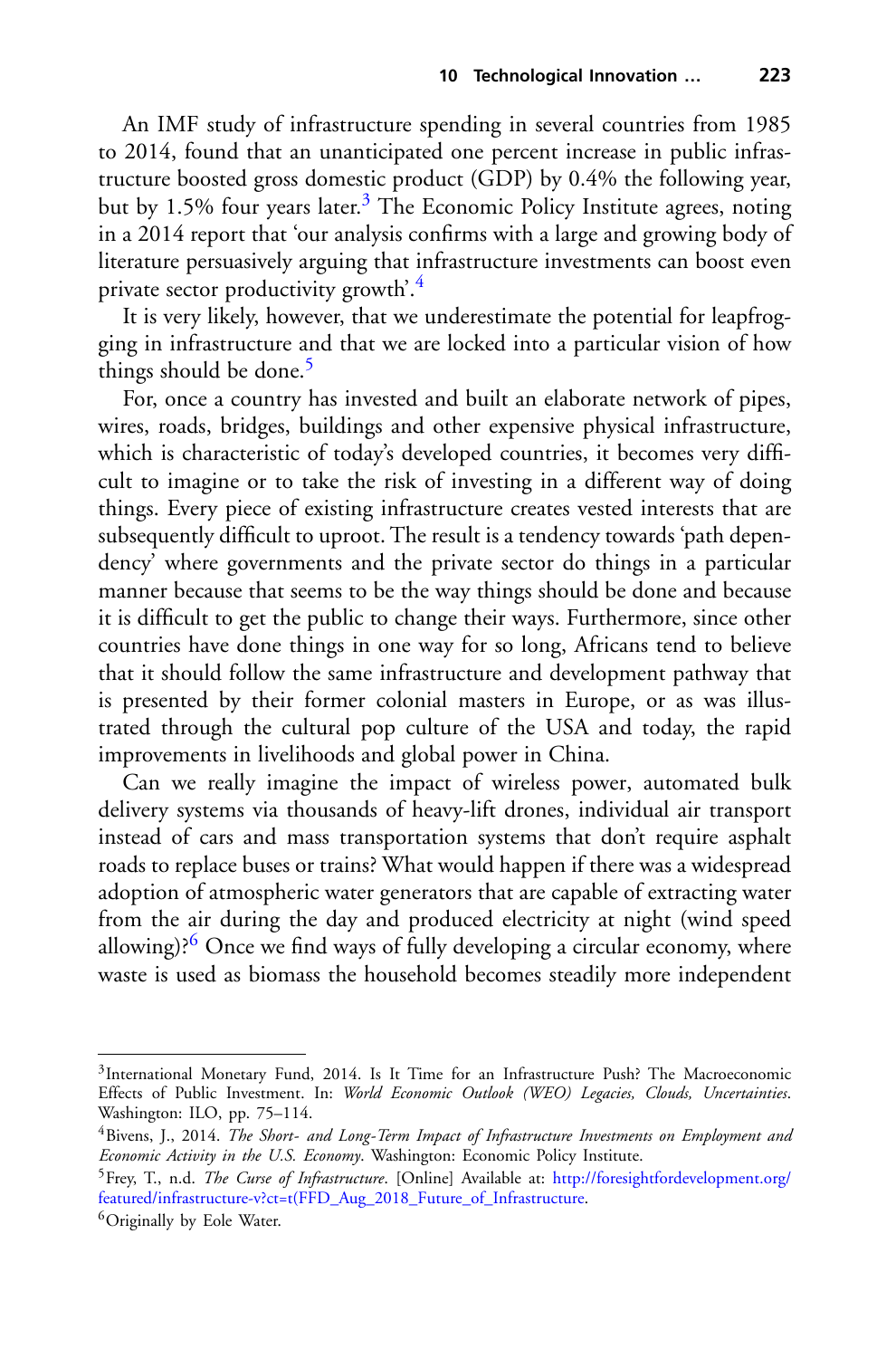from the need for delivery of bulk services such as water, electricity and waterborne sewage. This is the long-term impact of modern technology, one of greater independence and choice.

In 2019 the eThekwini municipality in South Africa's KwaZulu-Natal province completed a pre-feasibility study that found that the powerful Agulhas current that runs from North to South along its steep continental shelf in the Indian Ocean has the potential to generate 50.4 GW of power. That is roughly equivalent to South Africa's *total* domestic electricity generation capacity[.7](#page-3-0) And South Africa is, by a substantial margin, Africa's largest electricity producer. Instead of importing power from dirty coalfields further inland, the province could generate all of its electricity needs offshore from a renewable source with hardly any environmental impact.

Can we even begin to imagine the impact of the wide adoption of contour crafting—a layered fabrication system similar to 3D printing that can be used to rapidly construct buildings and other large pieces of infrastructure using local materials and not requiring the construction company to truck in bricks, cement, conduiting, roof trusses and other bulk items?<sup>[8](#page-3-1)</sup>

These are all examples of technological innovations that will bring about major changes. That change is well underway since it inevitably starts modestly but it creeps upon us. It is only one day when we look back that we realise the journey that has been travelled. That's what happened with mobile phones which have literally transformed the way we socialise, work and play. The distance that we travel from the crest of one transformative technological wave to the next is steadily decreasing.

Perhaps the best recent example of technology's potential to literally shift the ground beneath our feet is the way in which the US shale and oil gas revolution has reshaped the global energy market and global politics—another example of the extent with which technology is empowering ever greater domestic independence at the expense of an interconnected, globalised, world.

<span id="page-3-0"></span><sup>7</sup>ZLM Project Engineering, The Case for Offshore Energy in KwaZulu-Natal, 26 April 2019, 2018 Draft IRP Released by the South African Department of Energy.

<span id="page-3-1"></span><sup>8</sup>Sculpteo, 2018. *3D Printing for Construction: What Is Contour Crafting?* [Online] Available at: [https://www.sculpteo.com/blog/2018/06/27/3d-printing-for-construction-what-is-contour-crafting/.](https://www.sculpteo.com/blog/2018/06/27/3d-printing-for-construction-what-is-contour-crafting/) Saunders, S., 2018. *Contour Crafting Will Develop Concrete 3D Printer for Disaster Relief, Thanks to DoD Contract*. [Online] Available at: [https://3dprint.com/222125/contour-crafting-dod-contract/.](https://3dprint.com/222125/contour-crafting-dod-contract/)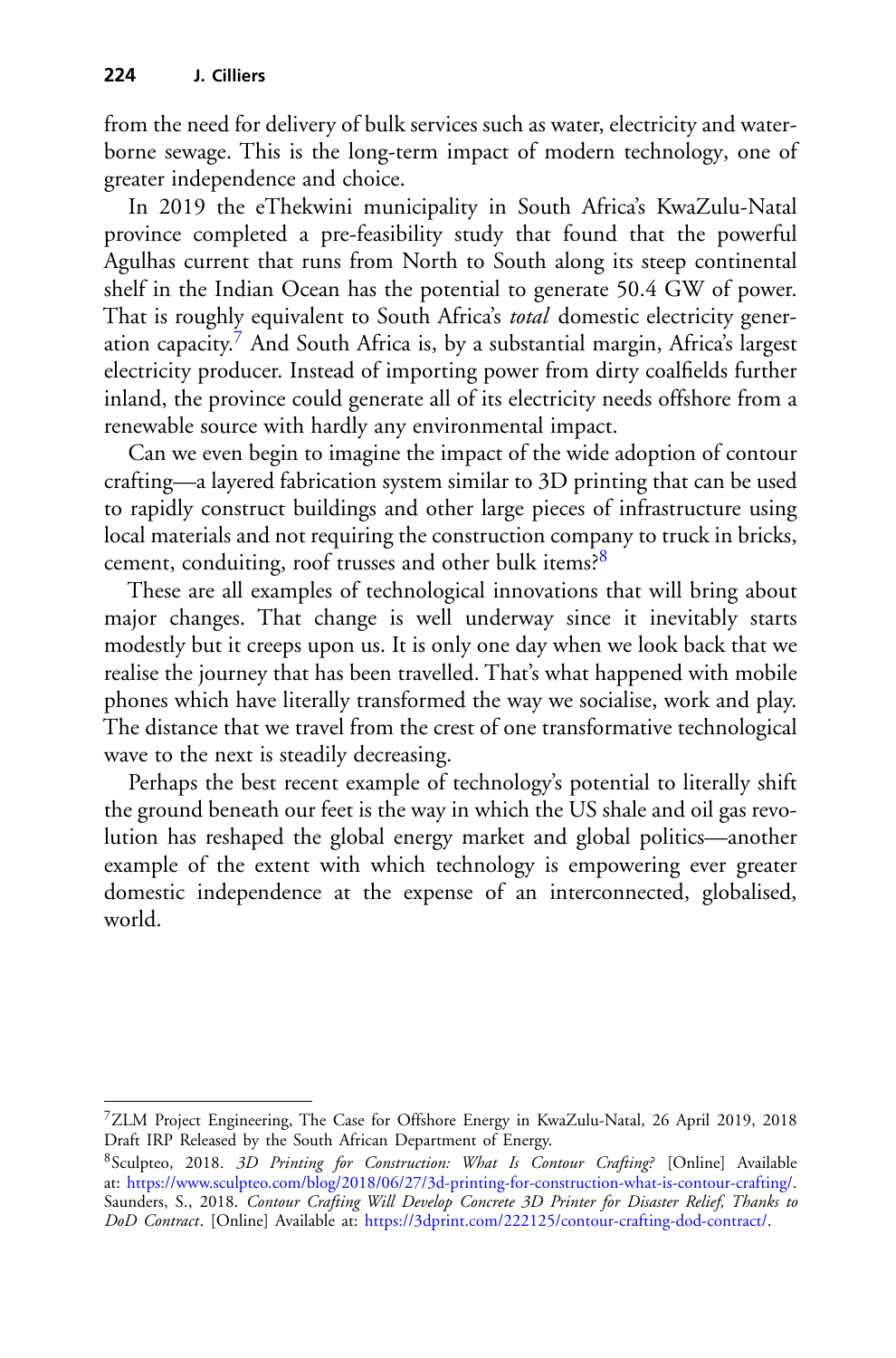### **The Shale and Tight Oil Revolution in the USA**

By 2005 US domestic oil production had declined for 35 years after its 1970 peak at 9.6 million barrels per day. The USA was importing almost half of its total petroleum consumption. The future appeared to consist of growing imports of oil and gas from unstable countries such as Venezuela and dictatorships like Saudi Arabia. To the chagrin of the Americans, Russia was also rapidly emerging as an energy superpower. The situation with natural gas was only marginally better.<sup>[9](#page-4-0)</sup>

Then came the fracking revolution.

Fracking has been around for several decades and has been used extensively to increase production rates from conventional oil and gas wells. It involves the high-pressure injection of water, chemicals and sand into shale deposits to release more of the gas and oil trapped within the rock. The original mode of fracking entailed drilling vertically through a deposit, but today, horizontal drilling and other improvements in technology are commonly used. Once in the permeable layer of rock where the gas or oil is locked up, the drill is turned horizontal to access a greater portion of the deposit. In this manner fracking is able to harvest large stores of gas and oil that could not previously be commercially extracted.

Gas suppliers were the first to benefit. From 2005 US natural gas production increased year on year for ten straight years and by 2015 the USA was the world's largest gas producer. From 2008 oil production followed. By 2018 domestic US crude production was running at about 11.6 million barrels per day, a little ahead of Russia, the world's second largest producer.

In just a few years the shale oil and gas revolution in the USA has changed geopolitics. It reduced the price of energy and thus broke the stranglehold that the Organization of Petroleum Exporting Countries (OPEC) had on energy production. It also led to a severe slump in the prospects of many oil exporting countries such as those in the Middle East, Venezuela, Angola and Nigeria.[10](#page-4-1) By 2025, US oil production could equal the combined output

<span id="page-4-0"></span><sup>9</sup>Rapier, R., 2017. *How The Shale Boom Turned The World Upside Down*. [Online] Available at: [https://www.forbes.com/sites/rrapier/2017/04/21/how-the-shale-boom-turned-the-world-ups](https://www.forbes.com/sites/rrapier/2017/04/21/how-the-shale-boom-turned-the-world-upside-down/#13052ef77d24) ide-down/#13052ef77d24.

<span id="page-4-1"></span><sup>10</sup>Ibid., and Crooks, E., 2018. *Opec Strikes a Deal, CO2 Emissions Rise But Shell Targets Cuts, Historic [US Oil Exports and the Positives of Electric Scooters](https://www.ft.com/content/cde85f22-fa97-11e8-8b7c-6fa24bd5409c)*. [Online] Available at: https://www.ft.com/content/ cde85f22-fa97-11e8-8b7c-6fa24bd5409c.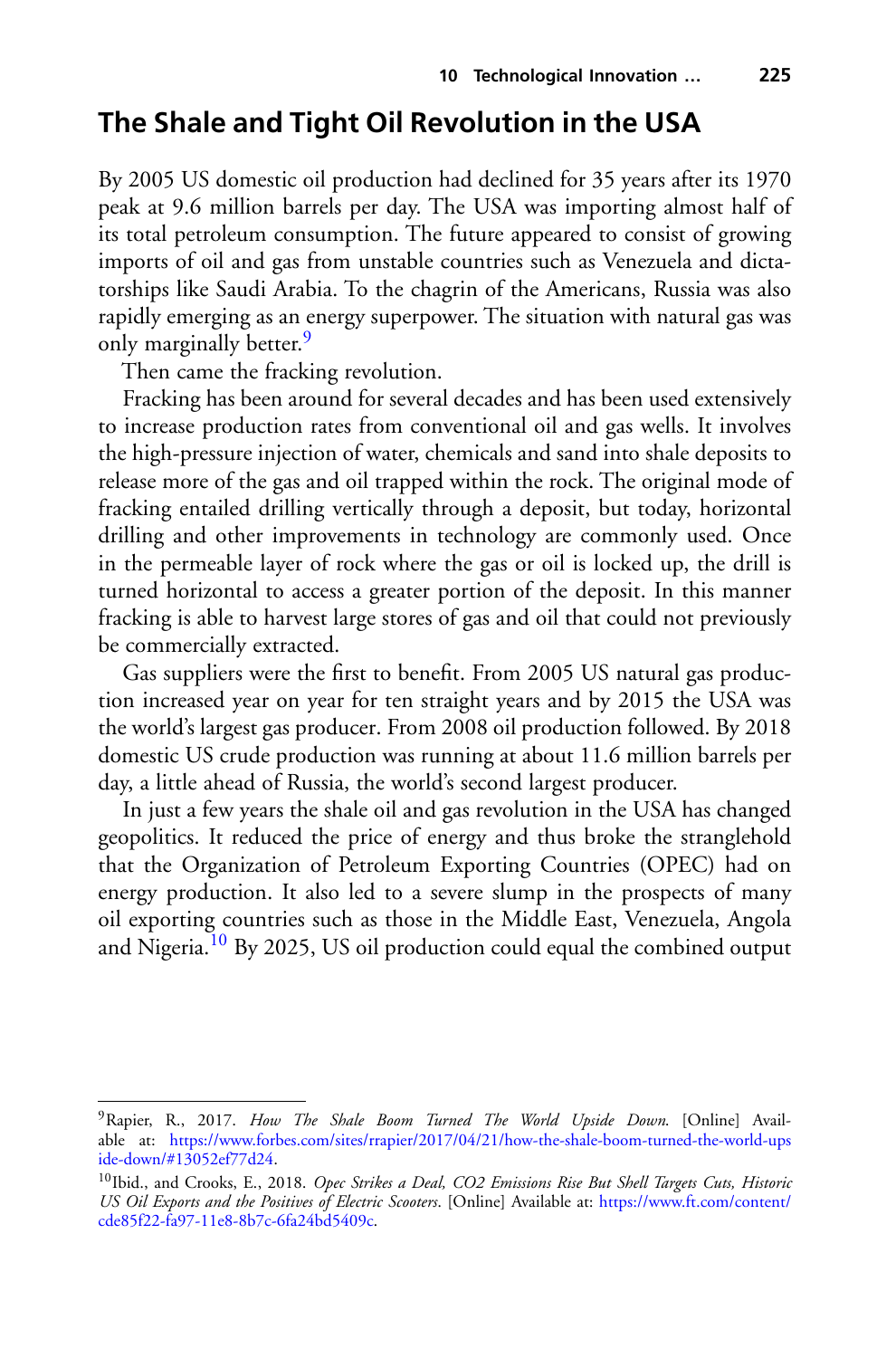of Saudi Arabia and Russia and, according to the head of the International Energy Agency (IEA), 'completely change the balance of oil markets'.<sup>[11](#page-5-0)</sup>

In the process the Middle East and Africa lost much of its strategic relevance to the USA. But it has not fully achieved energy independence as the law of unintended consequences took its toll. Low energy prices have pushed up domestic demand as consumers flock to gasoline-guzzling sports utility vehicles and consumption of liquid fuels may soon be back to the 2005 peak at 20.8 million barrels of oil a day.<sup>12</sup>

## **The Potential of Renewable Energy in Africa**

Whereas the shale gas revolution in the USA is based on a large oil and gas industrial ecosystem that is still difficult to replicate elsewhere, many other rapid advances in technology such as those linked to renewable sources of energy require a much smaller technology footprint. They could have a significant impact on Africa.

Hydropower, geothermal, solar and wind have the potential to revolutionise electricity access in Africa in a way not dissimilar to fracking in the USA, but with the same result of empowering the local versus those further away. It is coming to Africa in three forms. The first is through distributed local systems using renewables, mostly solar, wind and geothermal. The second is through the improvement and distributed installation of electricity storage systems such as new types of batteries. The third is through new technologies such as harnessing the energy in ocean currents and waste-to-biomass conversion.

In addition to its large hydro schemes, Ethiopia alone has the potential to generate up to 10 gigawatt (GW) of power from its geothermal resources. And then Power Africa, the initiative started under former US president Barack Obama, already supports 15 geothermal projects with 1 GW potential generation capacity. Different to the fluctuating energy supply from wind and solar, ocean currents and geothermal can probably provide near-stable baseload electricity generation comparable to that provided by hydro, coal, oil, gas and nuclear.  $^{13}$ 

<span id="page-5-0"></span><sup>11</sup>Sertin, C., 2018. *IEA: US Oil Production Will Equal Saudi Arabia and Russia's Combined Output by 2025*. [Online] Available at: https://www.oilandgasmiddleeast.com/drilling-production/33221-iea[us-oil-production-will-equal-saudi-arabia-and-russias-combined-output-by-2025.](https://www.oilandgasmiddleeast.com/drilling-production/33221-iea-us-oil-production-will-equal-saudi-arabia-and-russias-combined-output-by-2025)

<span id="page-5-1"></span><sup>12</sup>Crooks, E., 2018. *US Energy Independence Is Not the Shining Prize It Seems*. [Online] Available at: [https://www.ft.com/content/74a79f22-0442-11e9-99df-6183d3002ee1.](https://www.ft.com/content/74a79f22-0442-11e9-99df-6183d3002ee1)

<span id="page-5-2"></span><sup>13</sup>USAID, 2018. *Power Africa 2018: Annual Report*. [Online] Available at: https://www.usaid.gov/ [sites/default/files/documents/1860/2018-Annual\\_Report1015\\_508.pdf. ZLM Project Engineering, The](https://www.usaid.gov/sites/default/files/documents/1860/2018-Annual_Report1015_508.pdf)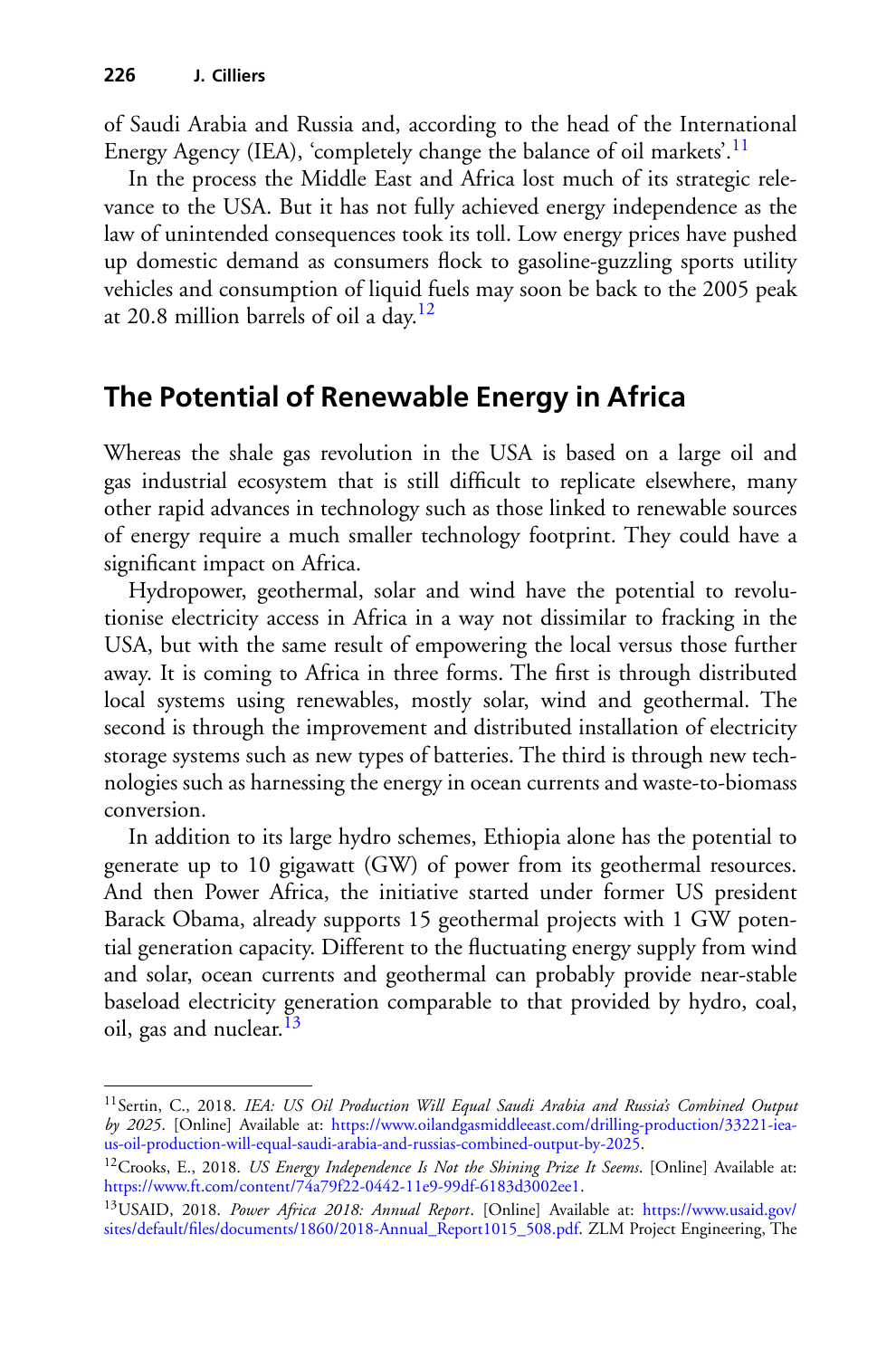Data on the share of renewables in global energy supply vary between sources. According to *Global Trends in Renewable Energy Investment*, in 2017, 12% of electricity globally came from clean sources since it does not include large hydroelectric dams.<sup>14</sup> Other estimates are that renewable electricity transmission is around 22% globally, of which 17% is hydropower, about five or six percent is wind, and one or two percent is solar. The share of fossil energy in the global energy mix (oil, coal and gas) has remained at about 80% for the last two decades.<sup>15</sup>

The IFs Current Path forecast points to a plateauing of fossil fuel use in the 2030s followed by a steady decline after 2040, with non-fossil fuel sources overtaking fossil fuels around mid-century and constituting more than 80% of all supply by 2100. Leaving the huge challenge of the environment and climate change aside for the moment (see Chapter 15), this will be a world where electricity for households will likely be provided by individual supply or decentralised micro or mini-grids that are powered by renewables, not from large-scale coal, nuclear or other plants. According to a recent report,  $16$ at least 19,000 mini-grids installed in 134 countries already provide electricity to about 47 million people, most of whom are in rural areas. It will be a world of potential energy abundance at a time when the lack of electricity is generally considered one of the largest constraints on Africa's development.

In a region with more than 600 million extremely poor people (see Chapter 7 for the associated definitions), electricity is often an unaffordable luxury even where connections exist. The average price for electricity in Africa is about US\$0.14 per kilowatt hour (kWh), compared to US\$0.04 in South Asia and US\$0.07 in East Asia. Some in the industry cite the actual cost of electricity in Africa closer to US\$0.20 per kWh, largely due to the high cost of running a backup generator during regular power shortages.<sup>17</sup>

High electricity prices and intermittent supply means that many households in Africa do not even try to access electricity from a central system.

Case for Offshore Energy in KwaZulu-Natal, 26 April 2019, 2018 Draft IRP released by the South African Department of Energy.

<span id="page-6-0"></span><sup>&</sup>lt;sup>14</sup>Including wind, solar, biomass and waste-to-energy, geothermal, marine and small hydro. Frankfurt School of Finance & Management, 2018. *Global Trends in Renewable Energy Investment 2018*. Frankfurt: Frankfurt School, UNEP Centre & BNEF, p. 11.

<span id="page-6-1"></span><sup>15</sup>Coony, J., Jaffe, A. M., & Lewis, J. I., 2018. *Event: The Future of Renewable Energy*. [Online] Available at: [https://www.cfr.org/event/future-renewable-energy.](https://www.cfr.org/event/future-renewable-energy)

<span id="page-6-2"></span><sup>&</sup>lt;sup>16</sup>Solar Power Europe. 2019. Digitalisation & Solar in Emerging Markets, Task Force Report. Available at: [https://storage.pardot.com/339321/93833/SolarPower\\_Europe\\_Digitalisation\\_solar\\_in\\_](https://storage.pardot.com/339321/93833/SolarPower_Europe_Digitalisation_solar_in_emerging_markets.pdf) emerging\_markets.pdf.

<span id="page-6-3"></span><sup>&</sup>lt;sup>17</sup>Patel, S., 2018. *Power in Africa: Prospects for an Economic Foothold*. [Online] November 2019. Available at: [https://www.powermag.com/power-in-africa-prospects-for-an-economic-foothold/,](https://www.powermag.com/power-in-africa-prospects-for-an-economic-foothold/) p. 11.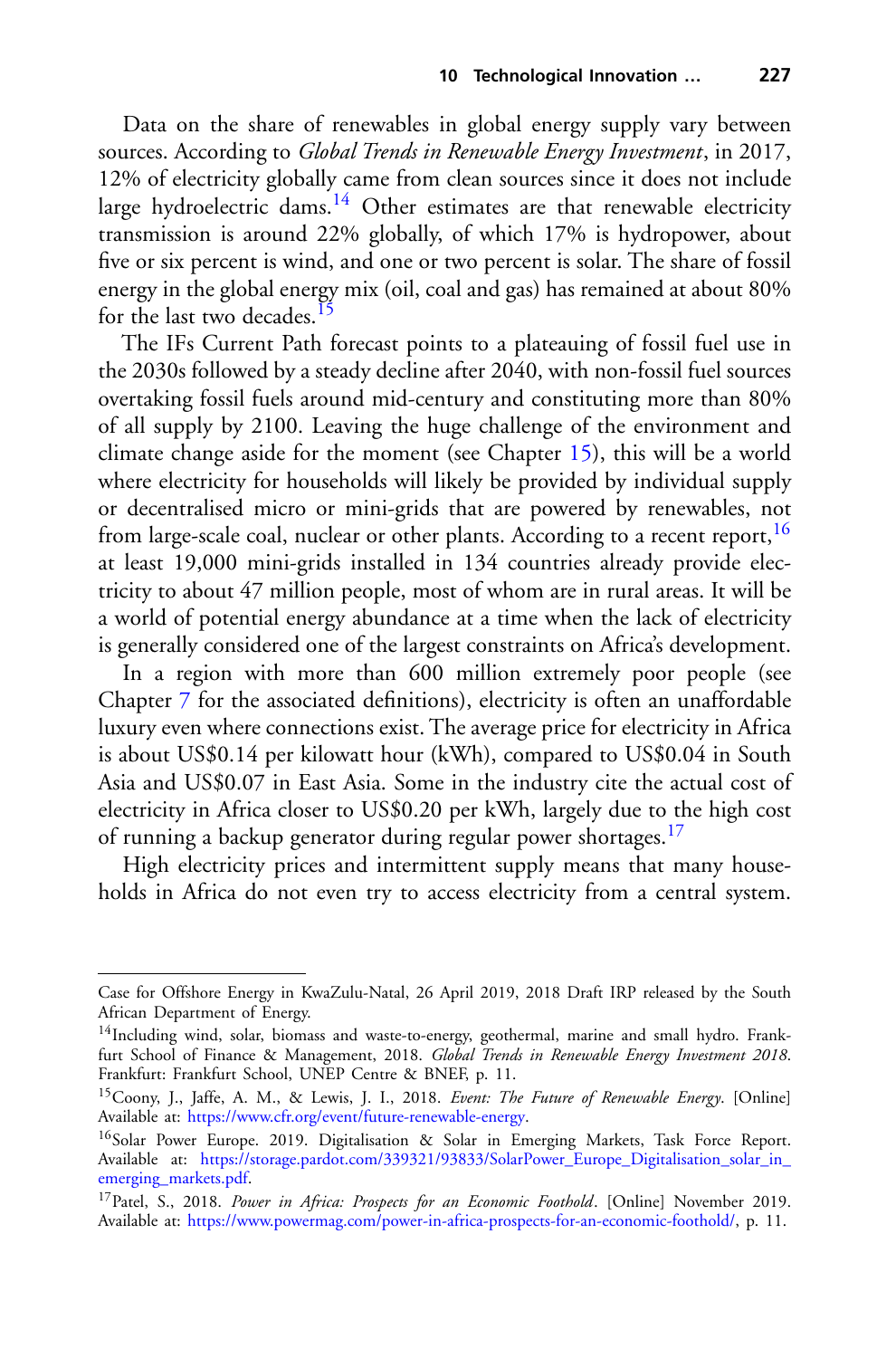Those homes that have an electricity connection often find the supply inconsistent and cost extremely high. Lack of electricity also acts as a strong disincentive to private investment especially in sectors where a dependable supply is crucial such as cold storage in the distribution of food from farm to consumer to minerals beneficiation and manufacturing[.18](#page-7-0) Consider that, in 2018 only about 53% of Africa's population had access to electricity in contrast to about 85% in South Asia and well over 90% in the World except Africa. The rapid electrification of the African continent would improve both human development and economic prospects. Among its obvious many economic benefits, affordable, reliable electricity eliminates the need to use traditional fuels inside the home for cooking and heating—thereby reducing the potential for respiratory ailments—and also allows children to study longer at night.

Currently Africa generates very little electricity. The continent had about 168 GW of installed capacity in 2018, but more than half of this is concentrated in three countries (South Africa, Egypt and Algeria). Together these countries account for only about 15% of the continent's total population. China has about 1770 GW of installed capacity—seven times that of Africa—of which 150 GW is solar with plans to add another 23 GW per year until 2023[.19](#page-7-1) At current rates of growth China's installed *solar* capacity will shortly equal Africa's *total* installed capacity.

However, a number of large hydroelectric schemes are currently being built in Africa. For example, Ethiopia is completing the construction of the US\$5 billion Grand Ethiopian Renaissance Dam (GERD) on the upper reaches of the Blue Nile close to its border with Sudan. Once completed it will be the third largest hydroelectric facility in the world in terms of installed capacity, capable of generating almost 6.5 GW in peak operating conditions, but threatens livelihoods further downstream in Egypt whose entire population, virtually its survival, is dependent on the waters of the Nile. $^{20}$ 

<span id="page-7-0"></span><sup>18</sup>African Development Bank Group, 2013. *The High Cost of Electricity Generation in Africa*. [Online] Available at: [https://www.afdb.org/en/blogs/afdb-championing-inclusive-growth-across-africa/post/the](https://www.afdb.org/en/blogs/afdb-championing-inclusive-growth-across-africa/post/the-high-cost-of-electricity-generation-in-africa-11496/)high-cost-of-electricity-generation-in-africa-11496/.

<span id="page-7-1"></span><sup>19</sup>Hill, J. S., 2018. *China Installs 24.3 Gigawatts of Solar In First Half Of 2018*. [Online] Available at: <https://cleantechnica.com/2018/08/06/china-installs-24-3-gigawatts-in-first-half-of-2018/> and Anon., 2018. *China's Installed Capacity Grew by 7.6% in 2017 to Nearly 1800 GW* . [Online] Available at: [https://www.enerdata.net/publications/daily-energy-news/chinas-installed-capacity-grew-](https://www.enerdata.net/publications/daily-energy-news/chinas-installed-capacity-grew-76-2017-nearly-1800-gw.html)76-2017-nearly-1800-gw.html.

<span id="page-7-2"></span><sup>&</sup>lt;sup>20</sup>Ethiopia capitalised on the chaos following the Arab Spring to start construction, and intends to start filling the 74 billion cubic meters reservoir shortly, equivalent to roughly a year-and-a-half's flow of the Blue Nile.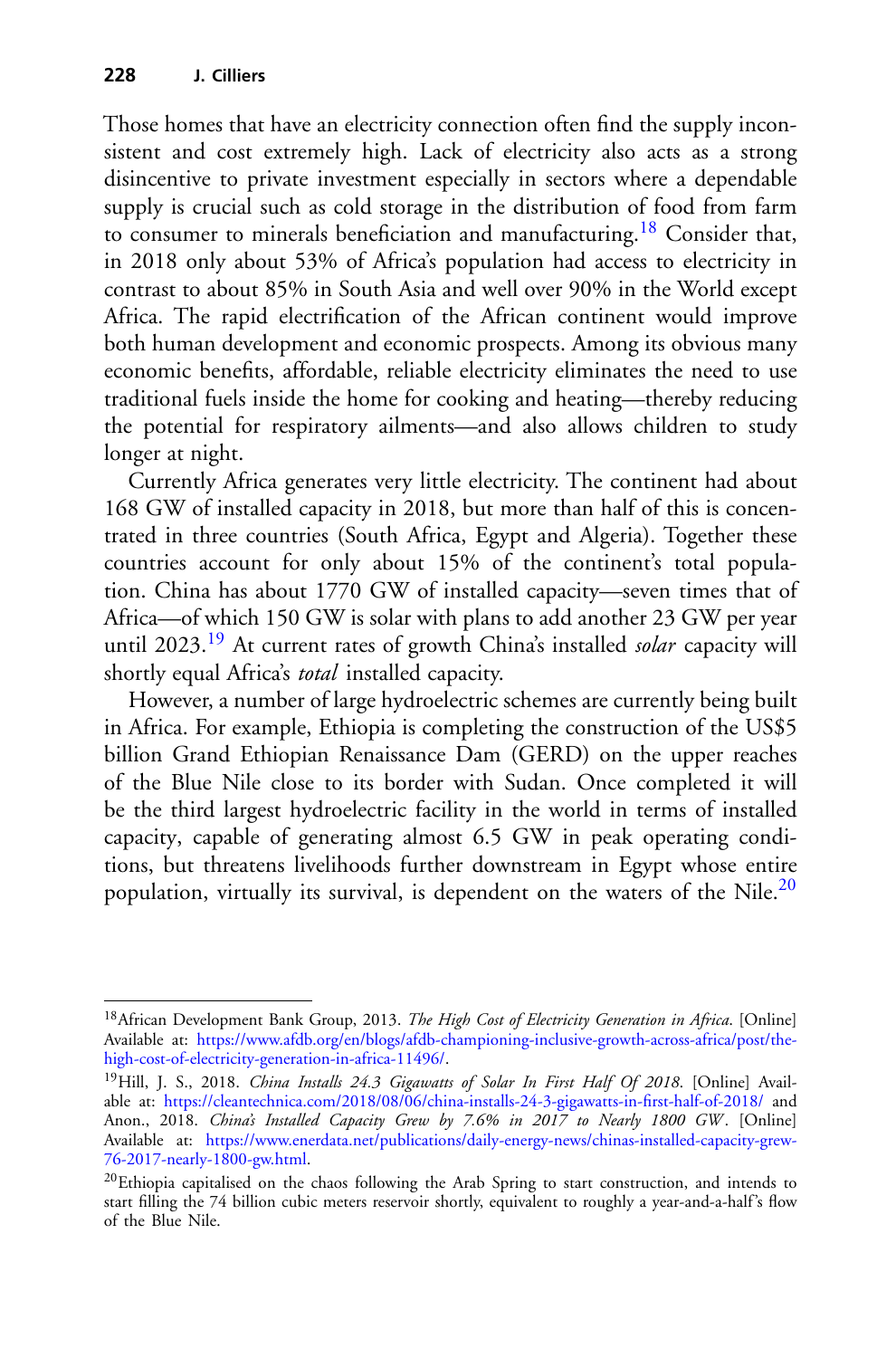Ethiopia's ambitions are to alleviate its own electricity shortages and to eventually emerge at the hub of a regional distribution network to sell electricity in the larger Horn of Africa.

The potential for hydroelectric power on the Congo River in the Democratic Republic of Congo (DRC) is similarly impressive, equivalent to nearly a quarter of the entire installed capacity of Africa. The DRC has long been promising to start construction on Inga 3, the third of a series of hydroelectric dams connected to the Inga Falls at a cost up to US\$18 billion. Inga 3 could produce about 11 GW at full capacity and the full series of dams could eventually yield up to 50 GW at full operating capacity, according to the World Bank.<sup>[21](#page-8-0)</sup>

Inga Falls is the world's largest waterfall by volume, and it is also unique in that the Congo River drops an astonishing 96 meters in less than 15 kilometres along the proposed site of the Grand Inga project. Since the drop is close to the mouth of the river at the Atlantic Ocean, the water volumes are very large. This translates into an incredible power generating capacity compared to most other rivers where such a steep drop is often located much further upstream where water volumes are much lower.

Central Africa's mining sector is particularly interested in the potential of hydroelectric power given the potential to beneficiate its copper and other minerals. But unlike GERD in Ethiopia that has moved very rapidly from planning to construction, the Grand Inga project has been perpetually held back by uncertainty, poor planning, delays, inefficiencies and corruption. And, despite being a priority for several pan-African organisations, like the African Union Development Agency-New Partnership for Africa's Development (AUDA-NEPAD), the Southern African Development Community (SADC) and the East African Power Pool, there has been little tangible progress on the project in a country wracked by chronic instability and poor governance.

It's not as if the need is not there. The DRC is one of the most resource rich countries on earth. It is the leading producer of copper in Africa and contains much of the world's cobalt. In addition to that it has sizeable gold, diamond and other mineral deposits, including the so-called 3TG's—cassiterite (tin), wolfram (tungsten) and coltan (tantalum)—that are infamous for being socalled 'conflict minerals' since they are generally mined in conflict-affected

<span id="page-8-0"></span><sup>21</sup>International Rivers, n.d. *Grand Inga Hydroelectric Project: An Overview*. [Online] Available at: [https://www.internationalrivers.org/resources/grand-inga-hydroelectric-project-an-overview-3356.](https://www.internationalrivers.org/resources/grand-inga-hydroelectric-project-an-overview-3356)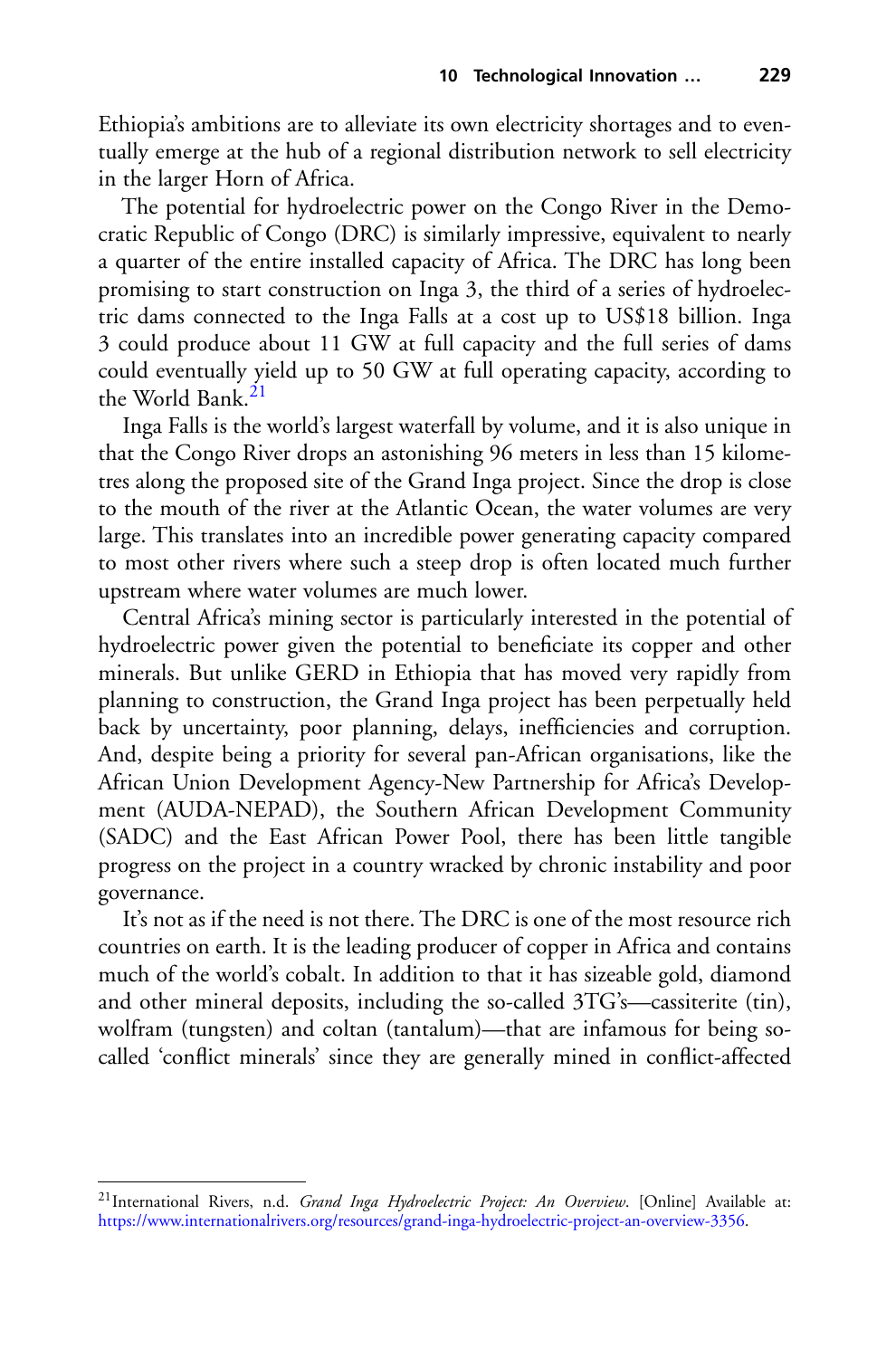poor countries. Other resource rich countries such as Zambia also suffer from a debilitating electricity shortage. $22$ 

Wind and solar generation are already having a transformative effect on wellbeing in parts of the continent. Kenya recently finished construction of the Lake Turkana Wind Project, the largest wind project in Africa that is capable of delivering 310 MW (or 17% of Kenya's installed capacity) to the grid. This is small by international standards, but still is more than the installed capacity of several African countries, including Chad and Liberia. $^{23}$  $^{23}$  $^{23}$ 

At the same time, Lake Turkana is emblematic of the governance failures that hamper technological adaptation and economic growth on the continent. The wind farm was completed in 2017, but only connected to the grid the following year since the connecting infrastructure, which was the responsibility of the Kenyan government, was not in place in time. In the interim the Kenyan government had to pay royalties in lieu of electricity sales to the investors[.24](#page-9-2)

Already global investments in solar capacity outstrip the combined investments in coal, gas and nuclear plants as renewable energy costs plummet. China's impact on global solar markets has been well documented. In 2018 the country accounted for about half of total solar capacity globally but uptake has also been rapid elsewhere, including in developing countries. This growth, fuelled by rapidly falling prices has enabled countries like India, Mexico and Chile to offer electricity from photovoltaic solar (US\$0.03 per kWh) at a fraction of the cost of electricity in Africa.

We are only at the start of the solar energy revolution. According to the UN, the greater Sahara, which is one of the most uninhabitable places on the planet, has solar potential equivalent to approximately 13.9 billion kWh/year. In 2016 global electricity consumption was 0.02 billion kWh/year.<sup>[25](#page-9-3)</sup> Only a revolution in electricity storage would be able to unlock some of this potential, but the geostrategic incentives are substantial, such as diluting Europe's increased energy dependence on imported gas from Russia and its

<span id="page-9-0"></span><sup>22</sup>Clowes, W., 2018. *Congo to Start \$13.9 Billion Hydropower Project This Year*. [Online] Available at: [https://www.bloomberg.com/news/articles/2018-06-13/congo-plans-to-start-13-9-billion-hyd](https://www.bloomberg.com/news/articles/2018-06-13/congo-plans-to-start-13-9-billion-hydropower-project-this-year) ropower-project-this-year.

<span id="page-9-1"></span><sup>23</sup>Bill, B., & Kimuge, S., 2018. *Lake Turkana Wind Power Project Set to Come on Line by September*. [Online] Available at: https://www.nation.co.ke/business/Lake-Turkana-wind-power-pro [ject-set-to-come-/996-4593956-x16b1fz/index.html. Installed capacity in Chad is 130 MW and](https://www.nation.co.ke/business/Lake-Turkana-wind-power-project-set-to-come-/996-4593956-x16b1fz/index.html) Liberia 126 MW, according to USAID's Power Africa. USAID, 2018. *Chad Power Africa Fact Sheet*. [Online] Available at: [https://www.usaid.gov/powerafrica/chad.](https://www.usaid.gov/powerafrica/chad)

<span id="page-9-2"></span> $^{24}$ Ibid.

<span id="page-9-3"></span><sup>25</sup>United Nations, 2018. *UN Support Plan for the Sahel: Working Together for a Prosperous and Peaceful Sahel,* New York: s.n.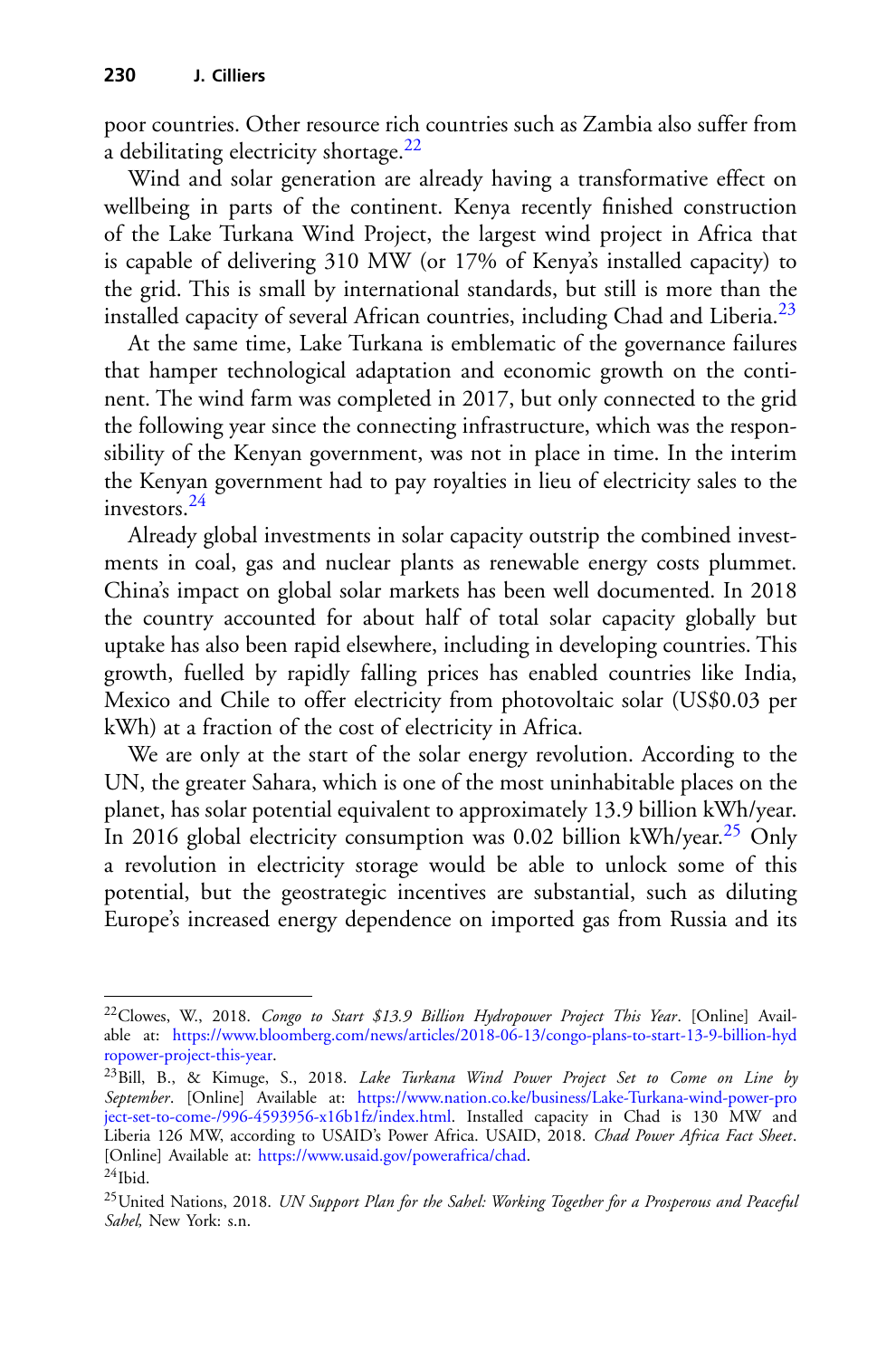own limited solar capacity during its winters. Beyond the need for technological innovation the most important impediment is the lack of stability in North Africa.

Solar energy prices have dropped to less than US\$0.05 per kWh in some regions, and levelised costs that can now compete with those of electricity generated by burning fossil fuels. In Africa, solar energy could significantly change the overall picture of electricity supply although, without a breakthrough in storage capacity, off-grid renewables do not provide enough thermal energy for cooking and space heating or cooling. Electrifying rural areas would make many other development goals easier to achieve: access to clean water, independent economic activity, the use of electric appliances in general, or access to information via communication technologies.

Once the storage problem has been resolved renewable energy could also fundamentally change the political landscape in many countries, leading to a redistribution of political and economic power as cities become less dependent on central governments. Biomass, biogas and gas from waste from municipal and city dumping sites have large potential in complementing other energy sources.

Off-grid solutions could reach consumers in rural areas without the hefty expense of large coal, oil or gas powered power plants that are linked to the hinterland through massive transmission lines and complex distribution systems. In sub-Saharan Africa roughly 60% of the population live in rural areas. At about 25% the region has by far the lowest rural electrification rate worldwide.

In this context, mini-grids powered by sun and wind that are independent of the larger national grid could provide many opportunities. These technologies can also be deployed much more rapidly than traditional methods of electrification. In fact, in a recent study on the long-term future of Kenya<sup>26</sup> we saw clear evidence of the impact leapfrogging is having on dramatic increases in electricity access when taking renewables into account.

Globally, Bangladesh and Laos are two countries widely cited as having expanded electricity access particularly rapidly. Bangladesh increased access by about 50 percentage points in roughly 20 years, while Laos increased it by approximately 60 percentage points in 25 years. Kenya has moved from about 20% access in 2010 to about 70% in 2018. In other words, Kenya

<span id="page-10-0"></span><sup>26</sup>Cilliers, J., Donnenfeld, Z., Kwasi, S., Shah, S. SR., & Welborn, L. 2018. *Shaping the Future: Strategies for Sustainable Development in Kenya*. Pretoria: Institute for Security Studies. [Online] Available at: [https://issafrica.org/research/east-africa-report/shaping-the-future-strategies-for-sustainable-dev](https://issafrica.org/research/east-africa-report/shaping-the-future-strategies-for-sustainable-development-in-kenya) elopment-in-kenya.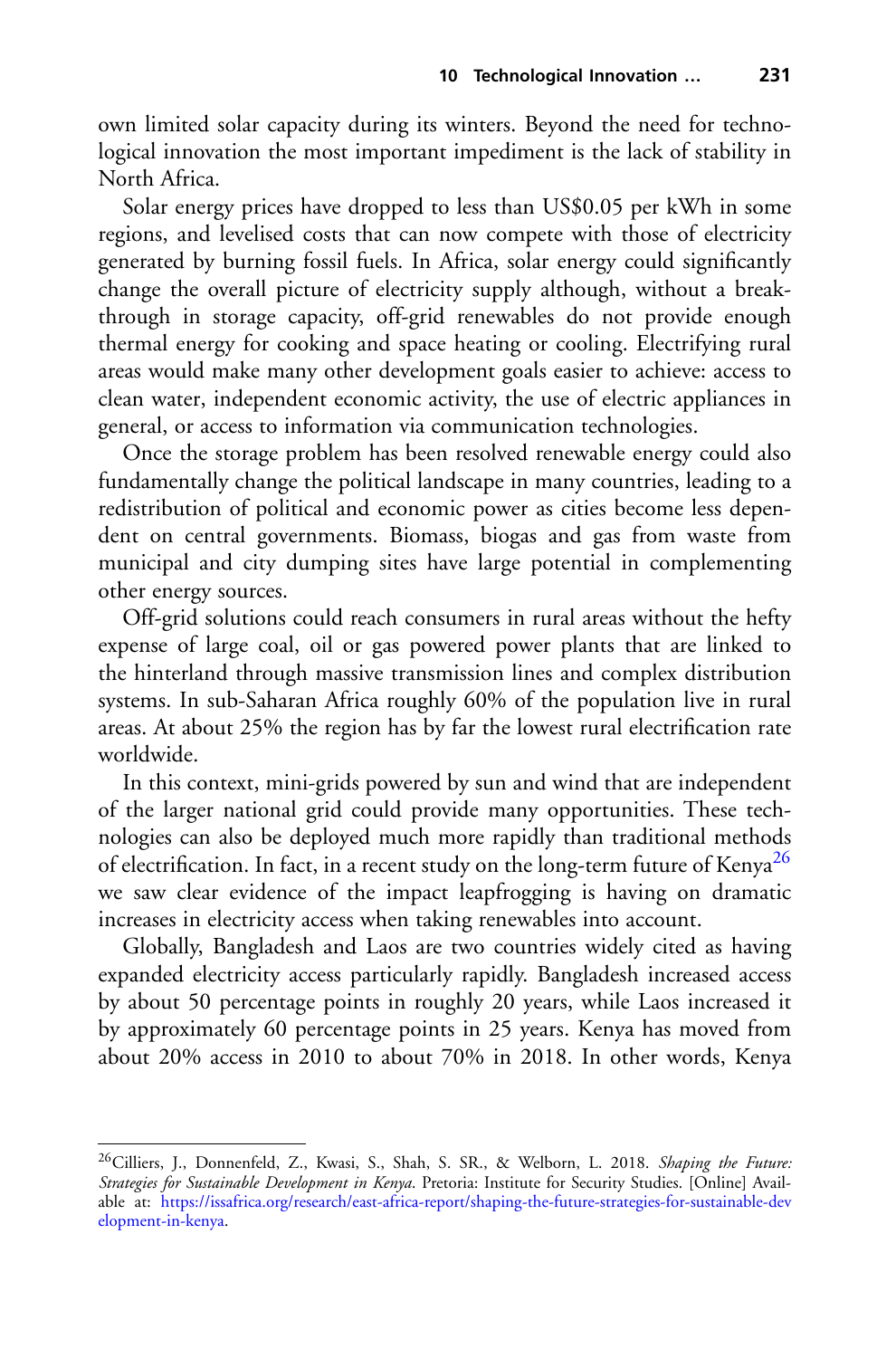achieved similar rate increases to Bangladesh and Laos in about a third of the time.

Remotely deployed renewables are already bringing about major shifts in how Africa will provide electricity to its people. What could really prove to be transformative, allowing cooking, space heating and energy-intensive economic activity is a breakthrough in energy storage technology since the sun does not shine every day or for 24 hours and neither does the wind blow constantly. Consequently, electricity grids that include a large component of renewables have to allow for large redundancies (surplus capacity) to be able to meet demand on a guaranteed basis.

# **The Challenge of Energy Storage (Power-to-X)**

Apart from our dependence on carbon sources of energy, a key challenge remains our inability to store excess energy supply at large scale during periods of relatively high production and low demand so that we can access it during periods of lower energy production and higher demand, or to be able to save up energy for specific energy-intensive applications such as cooking or heating.

There are some systems that do this, for example, the various water storage schemes that use surplus electricity to pump water into an upstream dam when electricity demand is low, so that it can be released to generate surge electricity when demand increases. South Africa, Africa's largest electricity producer and consumer by a substantial margin, has two pumped-storage hydroelectricity schemes, one is at Palmiet near Grabouw in the Western Cape and a second is the Drakensberg Pumped Storage Scheme in KwaZulu-Natal.

Other energy storage technologies include compressed air, efforts to conserve energy for instance by using kinetic rotational energy (using flywheels), thermal storage (such as molten salt) and various types of rechargeable batteries. At the industrial, large-scale level there is a lot of innovation in this field, generally known as 'power-to-X', the ability to convert and store energy and then reconvert it through decoupling of power from the electricity sector for use in other sectors (such as transport or chemicals), possibly using power that has been provided by additional investments in generation. Examples include power-to-chemicals, power-to-fuel, power-to-gas, power-to-heat, power-to-hydrogen, power-to-liquid, power-to-methane, power-to-mobility and power-to-food.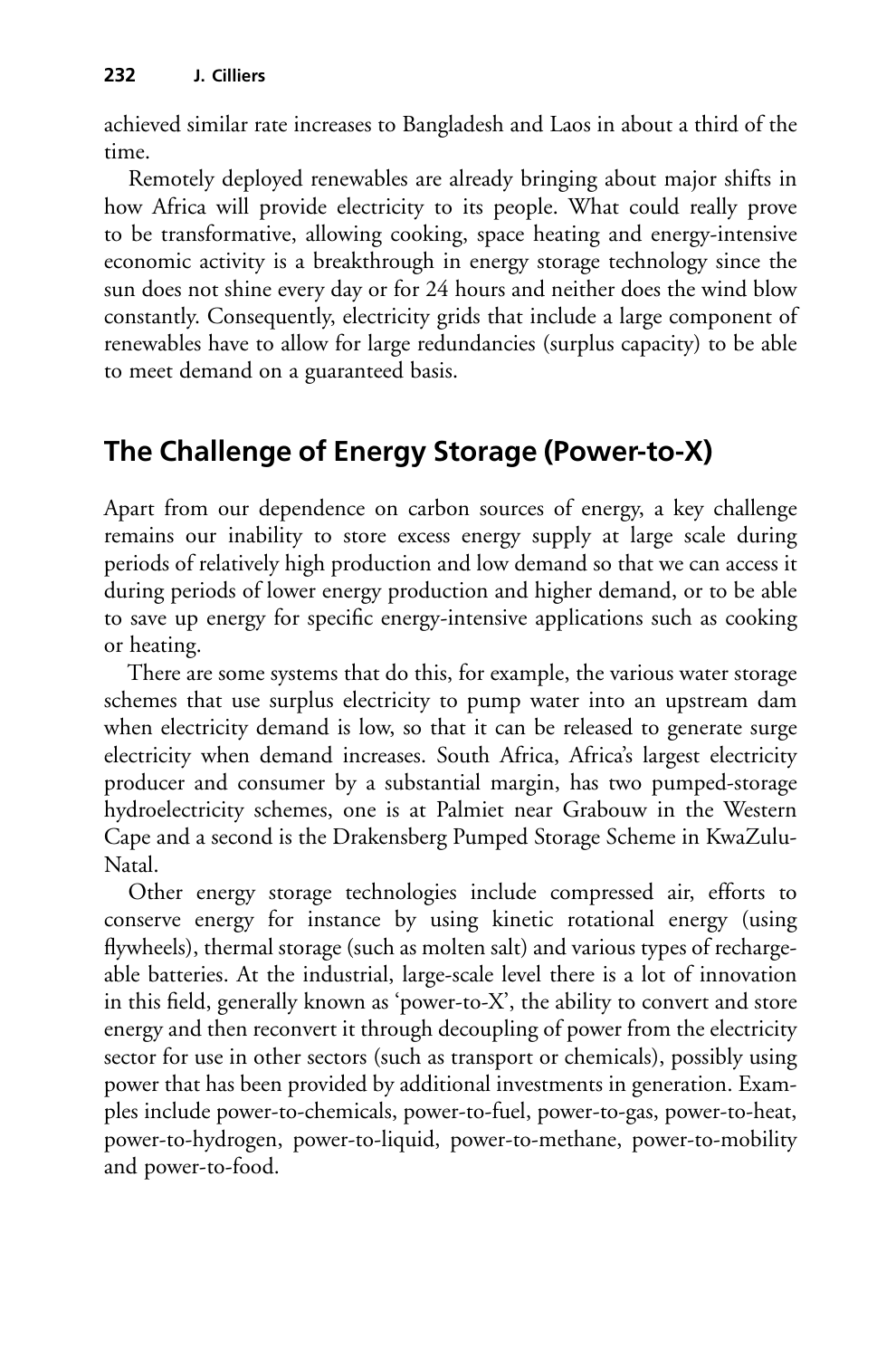In Africa the leapfrogging potential for energy storage lies in the widespread application of these technologies in a decentralised and dispersed manner. The potential is for individual households, buildings and businesses to manage their own energy production and consumption. In the era of intelligent energy management energy efficiencies are designed into buildings and production processes and rural dwellers will be able to produce their own electricity through renewable systems as part of thousands of mini-grids.

The transition to renewable energy will accelerate dramatically once the challenge of affordable energy storage has been resolved. Huge resources are being poured into this challenge, particularly by vehicle manufacturers such as BYD in China, Volkswagen, Tesla and General Motors. In 2016 Bill Gates also launched the Breakthrough Energy Ventures, a US\$1 billion fund for new energy technologies that prioritised investments in energy storage companies, as well as in nuclear fusion power and geothermal systems.<sup>[27](#page-12-0)</sup> It's just a matter of time…

The costs of lithium-ion batteries, which is currently the leading battery technology in large-scale production, have been falling rapidly as the one large production facility after the other comes online and economies of scale come into play[.28](#page-12-1)

Battery costs are expected to achieve parity with petrol engines by 2023.<sup>[29](#page-12-2)</sup> Tesla recently announced a new modular energy storage system (the Megapack) and, together with Pacific Gas & Electricity will build an energy storage park in California that will consist of 268 Megapack modular units with a total capacity of 730 MWh. Each Megapack unit can now store 12 times more power than its predecessor, the Powerpack 2, that was launched just two years before, illustrating the rapid progress in battery storage capacity.<sup>30</sup>

Meanwhile, China will soon complete a virtual power plant with a 720 MWh storage capacity that could store unused electricity for four hours.<sup>[31](#page-12-4)</sup>

<span id="page-12-0"></span><sup>27</sup>Crooks, E., 2018. *The Year in Energy*. [Online] Available at: [https://www.ft.com/content/2b420a2a-](https://www.ft.com/content/2b420a2a-06c2-11e9-9fe8-acdb36967cfc)06c2-11e9-9fe8-acdb36967cfc.

<span id="page-12-1"></span><sup>28</sup>Bloomberg NEF estimates that the capital costs of a utility-scale lithium-ion storage system will fall by 52% by 2030.

<span id="page-12-2"></span><sup>29</sup>Sanderson, H., 2019. *Hydrogen Power: China Backs Fuel Cell Technology*. [Online] Available at: [https://www.ft.com/content/27ccfc90-fa49-11e8-af46-2022a0b02a6c.](https://www.ft.com/content/27ccfc90-fa49-11e8-af46-2022a0b02a6c)

<span id="page-12-3"></span><sup>30</sup>Rosane, O., 2020. Tesla, PG&E to Help Build World's Largest Energy Storage Facility in California. [Echowatch. 28 February 2020, \[Online\]. Available at](https://www.ecowatch.com/tesla-megapack-2645326345.html%3frebelltitem%3d2#rebelltitem2) https://www.ecowatch.com/tesla-megapack-264 5326345.html?rebelltitem=2#rebelltitem2.

<span id="page-12-4"></span><sup>31</sup>Robitzski, D., 2018. *China Is Building Its First Huge Battery Storage Facility*. [Online] Available at: [https://futurism.com/the-byte/china-battery-storage-facility?utm\\_source=Digest&utm\\_campaign=c66](https://futurism.com/the-byte/china-battery-storage-facility%3futm_source%3dDigest%26utm_campaign%3dc665396d3f-EMAIL_CAMPAIGN_2018_12_27_08_50%26utm_medium%3demail%26utm_term%3d0_03cd0a26cd-c665396d3f-247991121%26mc_cid%3dc665396d3f%26mc_eid%3d09aee6b307) 5396d3f-EMAIL\_CAMPAIGN\_2018\_12\_27\_08\_50&utm\_medium=email&utm\_term=0\_03cd0a2 6cd-c665396d3f-247991121&mc\_cid=c665396d3f&mc\_eid=09aee6b307.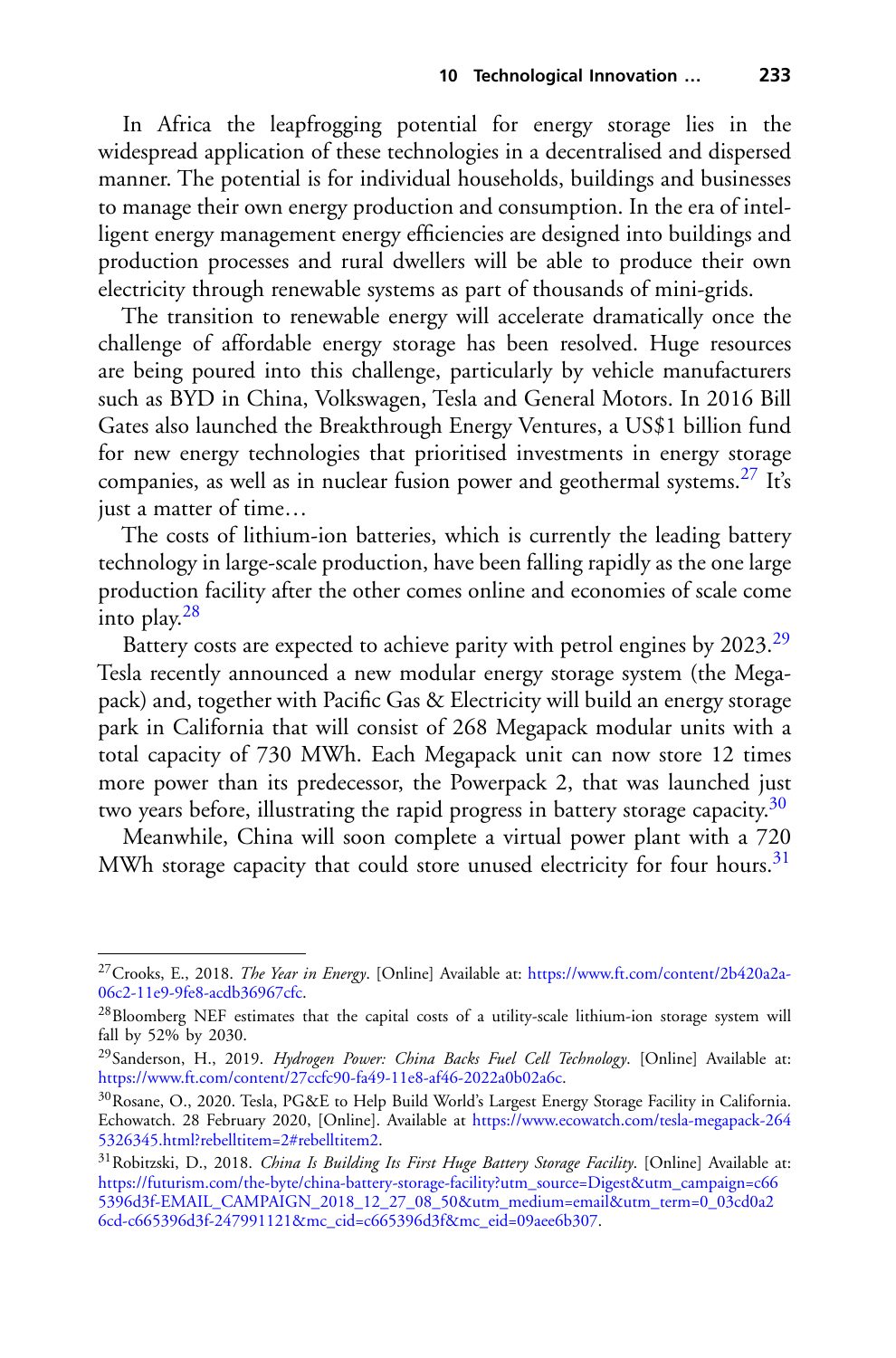Progress with smart metering, intelligent management of use and mini-grid solutions are also all powering ahead.<sup>[32](#page-13-0)</sup>

And then there are the massive investments being made in fuel cell technology using hydrogen gas that could emerge as an alternative to batteries. Fuel cell technology has a number of advantages above lithium-ion batteries. The latter require a host of scarce metals such as cobalt, lithium and nickel whereas most fuel cells only require platinum of which there is abundant supply, especially in southern Africa.

China alone spent US\$12.4 billion on supporting fuel cell powered vehicles in 2017 and will continue with its massive subsidies until at least 2025 although its subsidies for battery electric vehicles are expected to be phased out five years earlier.

An advantage of fuel cell technology is that surplus electricity can be used during off-peak times to split water through electrolysis to produce hydrogen which can be stored to generate electricity during peak demand or used in off-grid energy applications. This is a particularly useful application of surplus electricity in a country such as China where an estimated 150 GW of renewable energy generating capacity is lost every year because it cannot be integrated into the grid. $33$ 

Among other things, distributed energy from renewables will facilitate the rapid expansion of communications and the internet.

## **Mobile Phones and Access to the Internet—A Big Leap for Africa**

To date the most ubiquitous example of leapfrogging in many parts of Africa is the use of cellular telephones in areas that don't have fixed telephone lines. This obviates the expense and complication of connecting every telephone to a copper wire connection.

Cellular phones are portable and provide much greater flexibility and productivity than fixed telephones. Cellular phone technology has allowed users to leap over fixed-line technology and opens up all the opportunities of internet access to smartphone users.

When the price of mobile technology fell through the floor---prices dropped by about 40% globally and nearly 60% in Africa in the last five years

<span id="page-13-0"></span><sup>32</sup>Crooks, E., 2018. *The Year in Energy*. [Online] Available at: [https://www.ft.com/content/2b420a2a-](https://www.ft.com/content/2b420a2a-06c2-11e9-9fe8-acdb36967cfc)06c2-11e9-9fe8-acdb36967cfc.

<span id="page-13-1"></span><sup>33</sup>Sanderson, H., 2019. *Hydrogen Power: China Backs Fuel Cell Technology*. [Online] Available at: [https://www.ft.com/content/27ccfc90-fa49-11e8-af46-2022a0b02a6c.](https://www.ft.com/content/27ccfc90-fa49-11e8-af46-2022a0b02a6c)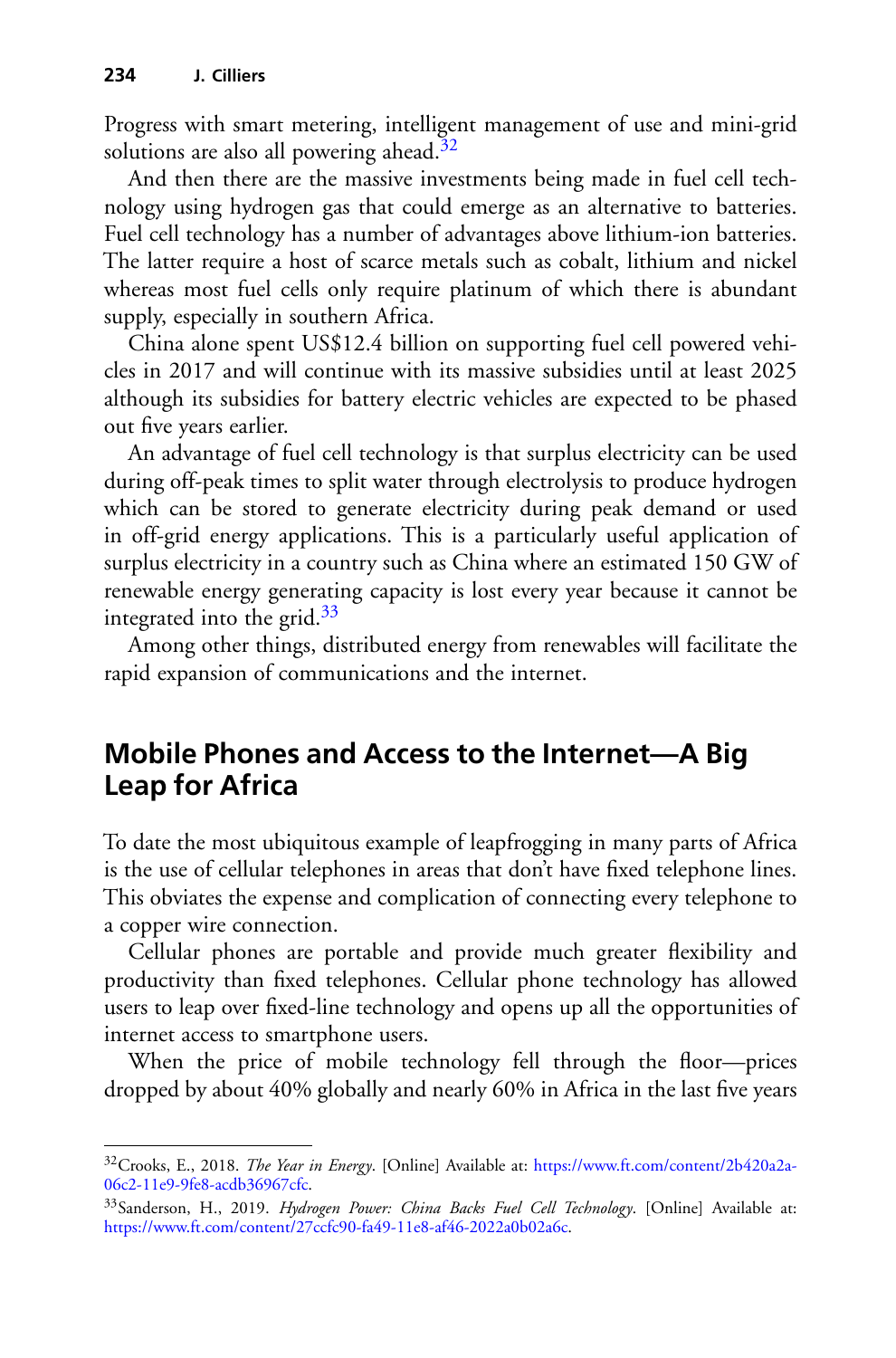of the twentieth century alone—so did the demand for costly fixed telephone lines. This led to rapid improvements in the proportion of the population with access to a cell phone without much additional cost to the consumer. It also allowed governments to focus on other priorities.

Africa and South Asia were able to leapfrog over expensive and timeconsuming technologies and to achieve a degree of catch up with other parts of the world. Moreover, this mobile network was largely built by the private sector, illustrating the potential of African markets to attract foreign investment under the right conditions. The continuation of these investments would, in time, enable mobile phone and internet access rates in sub-Saharan Africa that would have seemed unthinkable a few decades earlier.

In 2000, fixed telephone lines were still relatively rare in the developing world, with a global access rate of about 16 subscriptions per 100 people. North America led the way with 68 fixed lines per 100 people, followed by Europe at 46 per 100 people. Sub-Saharan Africa meanwhile, had access rates that were significantly lower than other developing regions. People in sub-Saharan Africa were more than 90% less likely to have access to a fixed telephone than people in East Asia or Latin America. That gap continued to widen until about 2005, when there was a clear shift away from fixed phone lines and towards mobile subscriptions.<sup>[34](#page-14-0)</sup>

Sub-Saharan Africa has managed to start closing the gap between itself and the rest of the world in terms of access to telephony since mobile technology became widely available. Young Africans in urban areas are well connected, with about 80% owning their own mobile phone and most using it daily.<sup>35</sup> While more than half of households in Morocco, Mauritius, South Africa and the Seychelles have internet access at home, in Liberia, the DRC, Congo, Guinea-Bissau and Eritrea, that number is less than three percent.<sup>[36](#page-14-2)</sup> Although it still trails the rest of the world in terms of mobile subscriptions, the gap is much narrower now than it was when fixed-line technology dominated the world of personal connectivity, again illustrating how modern technology allows countries to leapfrog.

Although only about half of Africans own a mobile phone, another 15– 20% who do not own a mobile phone have access to one, making the mobile phone access rate about 65–70%. A strange paradox arises from this in that

<span id="page-14-0"></span> $34$ Europe and Central Asia was excluded from Fig. [10.1](#page-22-0) because their significantly higher access distorts the trends evident in the less developed regions.

<span id="page-14-1"></span><sup>35</sup>Mo Ibrahim Foundation, 2019. *Africa's Youth: Jobs or Migration?* London: Mo Ibrahim Foundation, p. 75.

<span id="page-14-2"></span><sup>36</sup>Ibid.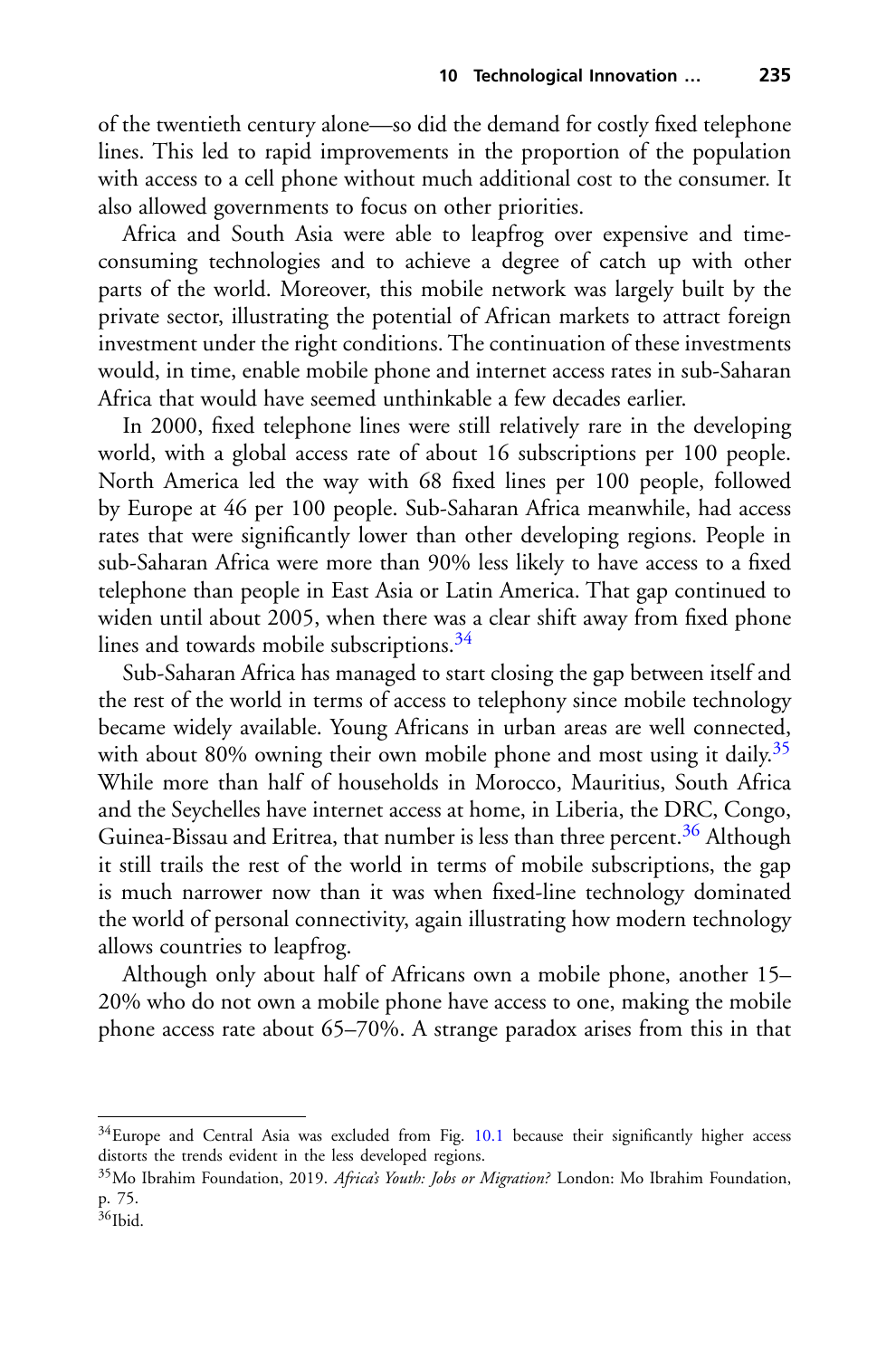more Africans have access to mobile phones than to anything else, such as access to financial services, electricity or improved sanitation.<sup>[37](#page-15-0)</sup>

The world has become significantly more connected over the last 15 years. At the height of demand for fixed telephone lines in East Asia there were little less than one per household using the average household size in 2005. In Latin America it was closer to one out of every two households. Today, there are more than 100 mobile subscriptions per 100 people in East Asia, Latin America and in sub-Saharan Africa.

Cellular phone penetration has specific and increasingly well-documented economic advantages. On average, GDP grows between 0.7 and 1.4% for every 10% increase in fixed lines and an additional 10% penetration of mobile phones increases GDP by around  $0.8\%$  per annum.<sup>[38](#page-15-1)</sup> Or, as a special report by *The Economist* put it in 2009, 'adding an extra ten mobile phones per 100 people in a typical developing country boosts growth in GDP per person by  $0.\overline{8}$  percentage points<sup>'[.39](#page-15-2)</sup>

This is not only about allowing people to speak and text one another. Among the many studies on the relationship between broadband access and economic growth is one done by Nina Czernich and others.<sup>[40](#page-15-3)</sup> This study worked out what the effect of broadband infrastructure, which enables high-speed internet, is on growth in developed Organization for Economic Cooperation and Development (OECD) countries in 1996–2007. 'We find that a 10 percentage point increase in broadband penetration raised annual per capita growth by 0.9–1.5 percentage points', the authors concluded.

Increased cellular phone penetration guarantees further innovation and additional investment. In 2013, Google unveiled Project Loon, to send a fleet of balloons into the stratosphere to beam internet service to people below. In mid-2018 Loon announced its first partnership with Telkom Kenya, Kenya's third largest telecommunications provider. Other tech giants such as SpaceX, Facebook and SoftBank-backed startup Altaeros all have similar plans involving satellites, drones and blimps respectively.<sup>[41](#page-15-4)</sup>

<span id="page-15-0"></span><sup>37</sup>Johnson, O., 2019. *United Nations Economic Commission for Africa Conference of Planning, Economic And Finance Ministers Adebayo Adedeji Lecture 2019*. Marrakech: United Nations Economic Commission for Africa.

<span id="page-15-1"></span><sup>3</sup>[8http://www.economist.com/node/14483872.](http://www.economist.com/node/14483872)

<span id="page-15-2"></span> $39$ Ibid.

<span id="page-15-3"></span><sup>40</sup>Czernich, N., Falck, O., Kretschmer, T., & Woessmann, L., 2011. Broadband Infrastructure and Economic Growth. *The Economic Journal,* 121(552).

<span id="page-15-4"></span><sup>41</sup>Houser, K., 2018. *Alphabet Will Bring Its Balloon Powered Internet to Kenya*. [Online] Available at: [https://futurism.com/the-byte/balloon-powered-internet-alphabet-kenya.](https://futurism.com/the-byte/balloon-powered-internet-alphabet-kenya)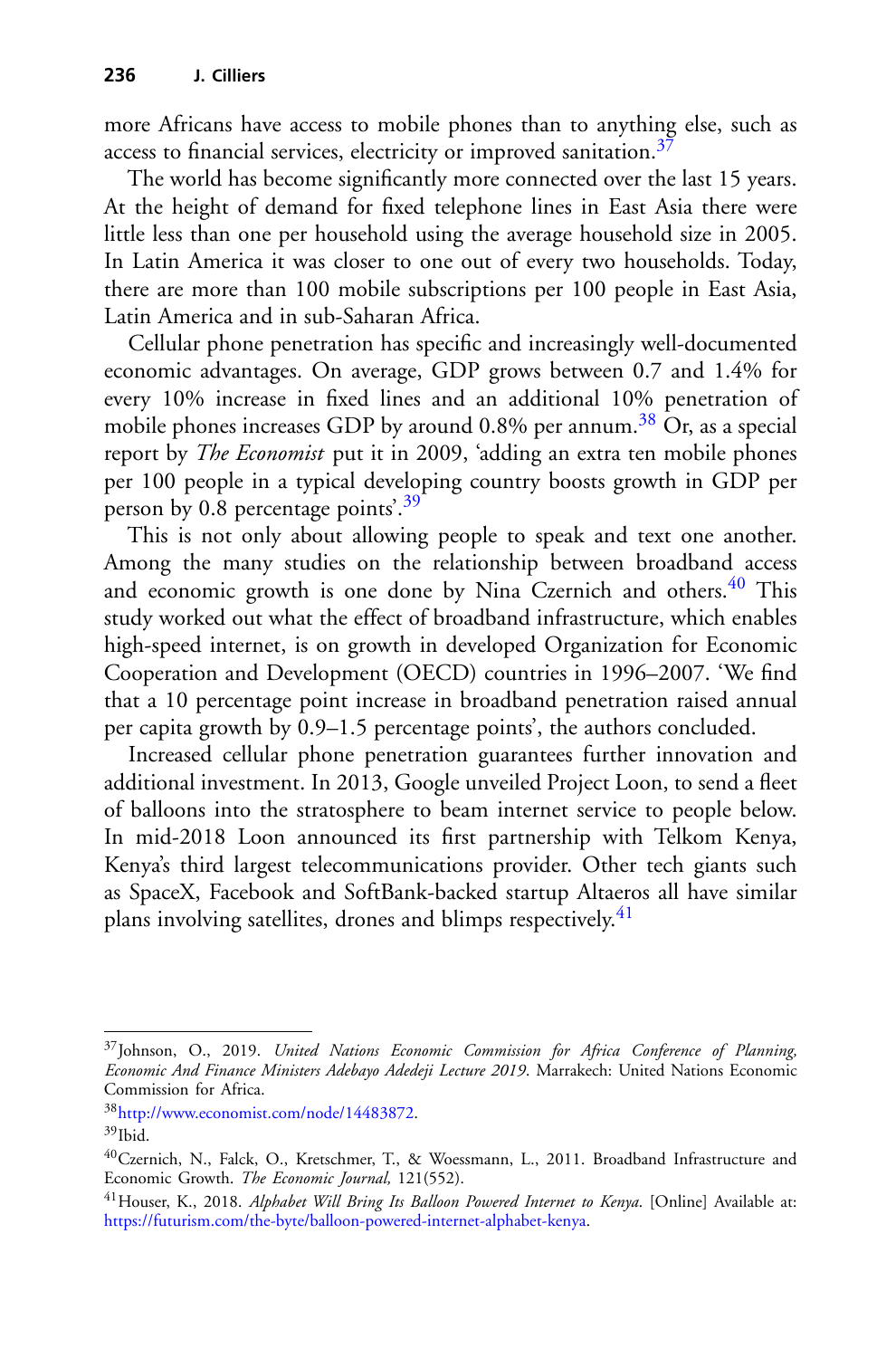## **M-Pesa and Innovation in Mobile Banking**

Not only does cell phone and internet technology rapidly expand communication and information, it also spawns new innovations.

It is notoriously difficult to obtain credit in Africa, even for qualified borrowers, in part because currencies and markets are so vulnerable, but also because many institutions lack the capacity or resources to run large-scale lending operations. An example of one such innovation in banking is M-Pesa (pesa means money in Kiswahili, widely spoken in East Africa).

M-Pesa is a mobile money service that was launched in 2007 by Vodafone for Safaricom (Kenya) and Vodacom (Tanzania), the largest mobile network operators in their respective countries. It allows users to store and exchange money on their mobile phones. Today there are 37 million active users across ten countries and the service processes more than eleven billion individual transactions per annum.<sup>[42](#page-16-0)</sup> Its success has created an entire mobile banking industry.

Even more impressive than these figures, though, has been the impact of the new service on people's livelihoods. A 2016 study by Tavneet Suri and William Jack from the Massachusetts Institute of Technology<sup>43</sup> estimates that M-Pesa has lifted nearly 200,000 households out of poverty since its inception and that number would have increased substantially thereafter. The improvements were more significant for female headed-households and helped about 185,000 move from agriculture to some other business venture. Access to mobile money helped borrowers navigate uncertainties caused by drought, adverse health conditions or other unforeseen events.<sup>[44](#page-16-2)</sup>

The mobile money service also drove an increase in savings rates of more than 20%, because the more secure method of storing money instills confidence in people that the future is worth investing in. $45$  Sub-Saharan Africa is responsible for almost half of mobile money activity in the world valued at almost US\$30 billion in 2018 and Africa today has more mobile money subscribers than any other region in the world.<sup>46</sup>

<span id="page-16-0"></span><sup>42</sup>What is M-Pesa, [Online] [https://www.vodafone.com/what-we-do/services/M-Pesa.](https://www.vodafone.com/what-we-do/services/M-Pesa)

<span id="page-16-1"></span><sup>43</sup>Suri, T., & Jack, W., 2016. The Long-run Poverty and Gender Impacts of Mobile Money. *Science,* 354(6317), pp. 1288–1292.

<span id="page-16-2"></span><sup>44</sup>Leke, A., Chironga, M., & Desvaux, G., 2018. *Africa's Business Revolution: How to Succeed in the World's Next Big Growth Market*. Brighton: Harvard Business School Press.  $45$ Ibid.

<span id="page-16-4"></span><span id="page-16-3"></span><sup>&</sup>lt;sup>46</sup>Jalakasi, W., 2019. After Years of Rapid Growth in Africa We're About to Enter the Age of Mobile [Money 2.0, Quartz Africa, October 4, 2019. \[Online\] Available at:](https://qz.com/africa/1721818/africa-mobile-money-industry-is-entering-its-next-stage-of-growth/) https://qz.com/africa/1721818/ africa-mobile-money-industry-is-entering-its-next-stage-of-growth/.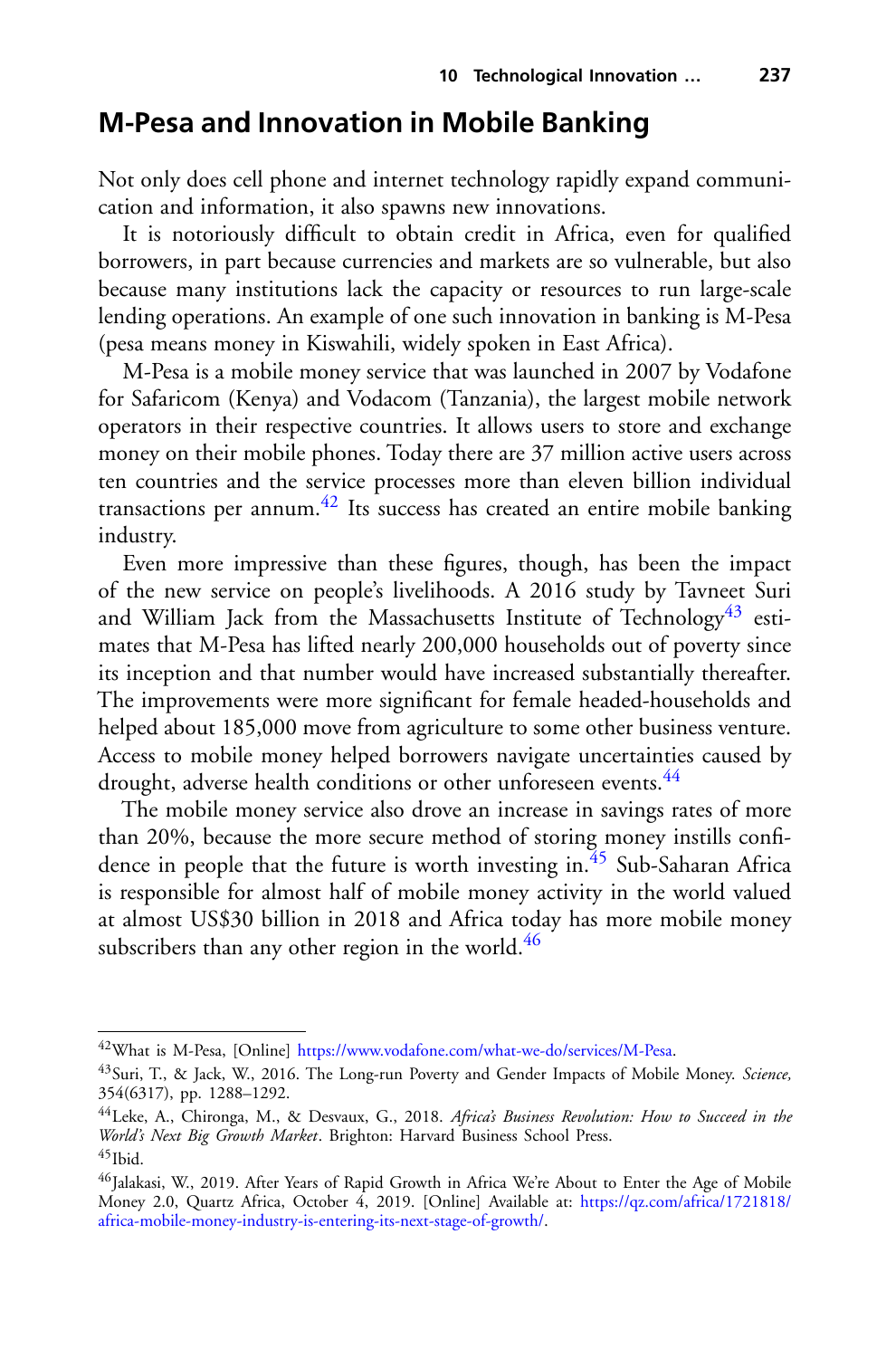## **Mobile Phones and Social Change**

Beyond their direct impact on economic growth and prosperity, internet access and mobile phones have also become tools for social transformation. It allows small-scale farmers to link up with markets, citizens can report and videos of instances of the abuse of state power; election officials and observers can document and report results instantaneously and citizens can identify crime incidents. For example, shoppers in Dubai regularly posted photographs on the internet of the latest luxury purchases by African leaders, including the wife of former President Robert Mugabe of Zimbabwe, Grace. And the alleged money-laundering perpetrated by family relatives and other close associates of Equatorial Guinea's President Teodoro Obiang Nguema Mbasogo has been disseminated to a wide audience. $47$ 

In today's world it is much more difficult to hide and conceal wrongdoing as the release of thousands of confidential US government and private-sector correspondence by the website Wikileaks proved most dramatically in 2010. In South Africa, whistleblowers released troves of emails that documented the extent to which an Indian family, the Gupta's and their associates, had used former President Jacob Zuma and others in the ruling party to defraud South Africans of hundreds of millions of dollars.

The impact of internet access and mobile phone technology on elections, government accountability and potentially on the spread of democracy has been profound. For example, after no candidate received the required 50% in the first round of presidential elections in Ghana on 7 December 2008, the runoff between former Foreign Minister Nana Akufo-Addo and former Vice President John Atta Mills on 28 December fewer than 31,000 votes separated the winner from the loser (a margin of less than 0.4%, with 73% of registered voters voting). Despite a history of coups and social turbulence in Ghana, the country and the region accepted Mills's victory.

The reason for this was that civil society had been able to harness cellphones and the internet to place 4000 trained election monitors armed with

<span id="page-17-0"></span><sup>47</sup>Open Society Justice Initiative, 2010. *Corruption and Its Consequences In Equatorial Guinea*. [Online] Available at: https://www.opensocietyfoundations.org/publications/corruption-and-its-conseq [uences-equatorial-guinea. For reports on Mrs Grace Mugabe and her shopping addiction see Martin,](https://www.opensocietyfoundations.org/publications/corruption-and-its-consequences-equatorial-guinea) G., 2017. Zimbabwe's Grace Mugabe: How Her Addition to Luxury Caused Her Fall From Power. *Forbes* [Online] Available at: https://www.forbes.com/sites/guymartin/2017/11/18/zimbabwes-grace[mugabe-how-her-addiction-to-luxury-caused-her-fall-from-power/#2c7bc0ecd8e2.](https://www.forbes.com/sites/guymartin/2017/11/18/zimbabwes-grace-mugabe-how-her-addiction-to-luxury-caused-her-fall-from-power/#2c7bc0ecd8e2)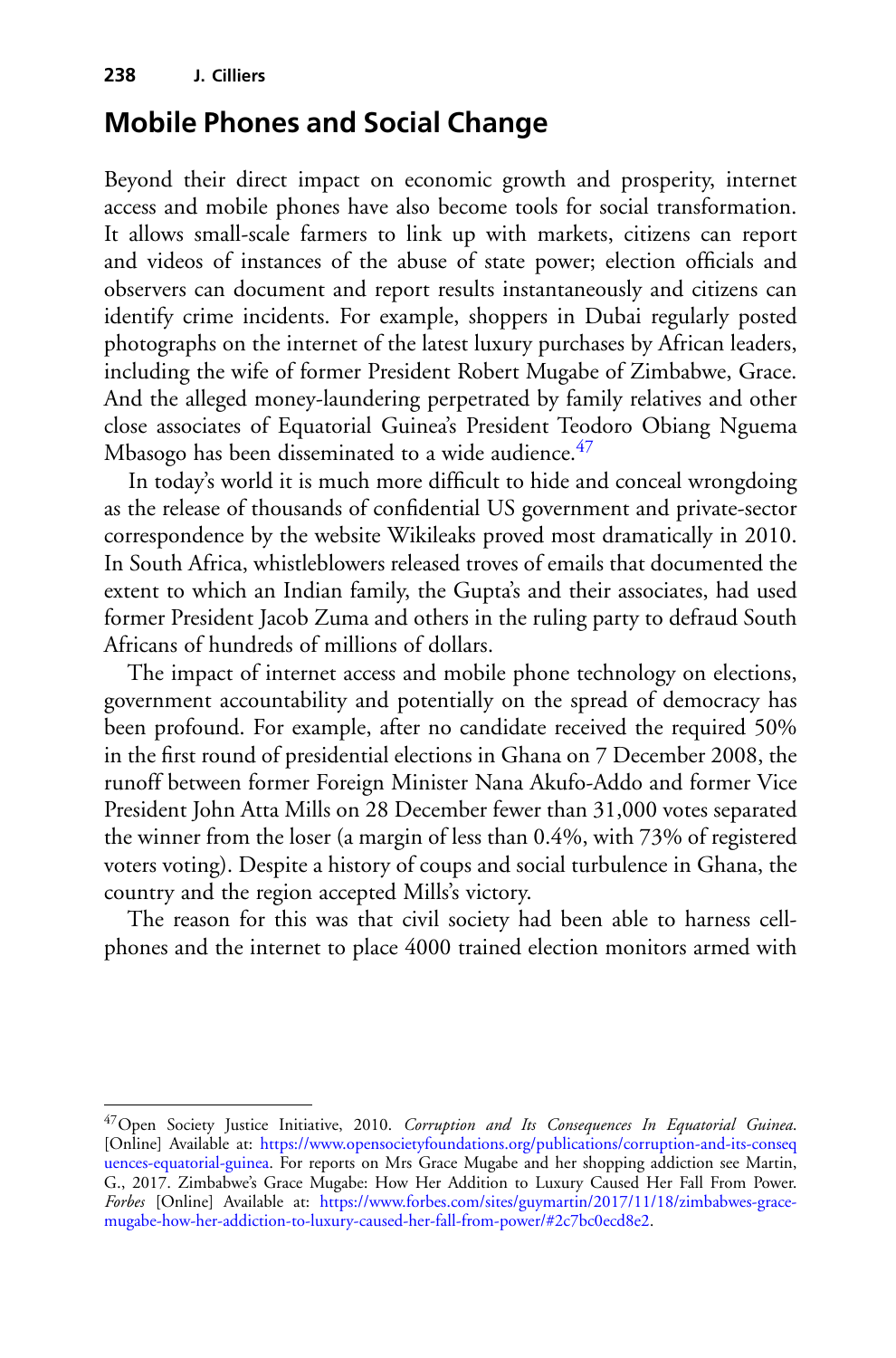mobile phones and an SMS-based coding system to check, report and tabulate results. In this manner a parallel civil society system could verify official tallies and ensure a credible result.  $48$ 

This pattern has been emulated in various forms across the continent, reducing the ability of incumbents and special interest groups to manipulate and distort results to their own advantage—although not always successfully so.

The story of transformation thanks to the internet is likely only starting. The next generation of 5G networks will have almost no delay, be at least a hundred times faster than current networks, allow driverless cars to make decisions through the cloud, allow medical robots to become more common and doctors to perform more complex operations remotely. In Africa 5G is likely to first come to South Africa with a commercial service available in 2020<sup>49</sup>

At the time of writing the COVID-19 pandemic is giving the digital economy a huge boost globally. It has seen businesses and governments move their operations and services online to limit physical interaction and the spread of the virus, given an extraordinarily impetus to digitisation. Collaboration tools such as Microsoft Teams, Skype for Business and Zoom have seen the demand for their products skyrocket as the virus hit and countries adopted lock-down practices to limit the spread of the virus.

### **Formalising the Informal Sector**

Chapter 9 dealt, at some length, with the relationship between the formal and informal sectors and examined the potential benefits that the more rapid formalisation of the informal sector would have on Africa's economic and developmental prospects, using Ghana as an example. For the ILO the transition to formality is 'a central goal in national employment policies'.<sup>50</sup> All things being equal, reducing the size of the informal sector has distinct advantages as long as it does not detract from economic activism, is carefully managed and serves to incentivise employment and does not stunt growth, although, as we saw, it plays an important role in providing employment and incomes for millions of poor Africans.

<span id="page-18-0"></span><sup>48</sup>Dugmore, H. The impact of new media on recent sub-Saharan Africa elections (and African Democracy in general), Powerpoint presentation shared with the author on 26 November 2010.

<span id="page-18-1"></span><sup>49</sup>Gilbert, P., 2018. *[Rain Will Launch 5G in Early 2019](https://www.itweb.co.za/content/6GxRKqY8n3LMb3Wj)*. [Online] Available at: https://www.itweb.co. za/content/6GxRKqY8n3LMb3Wj.

<span id="page-18-2"></span><sup>50</sup>International Labour Organization, 2018. *Women and Men in the Informal Economy: A Statistical Picture*. Geneva: International Labour Office, p. 3.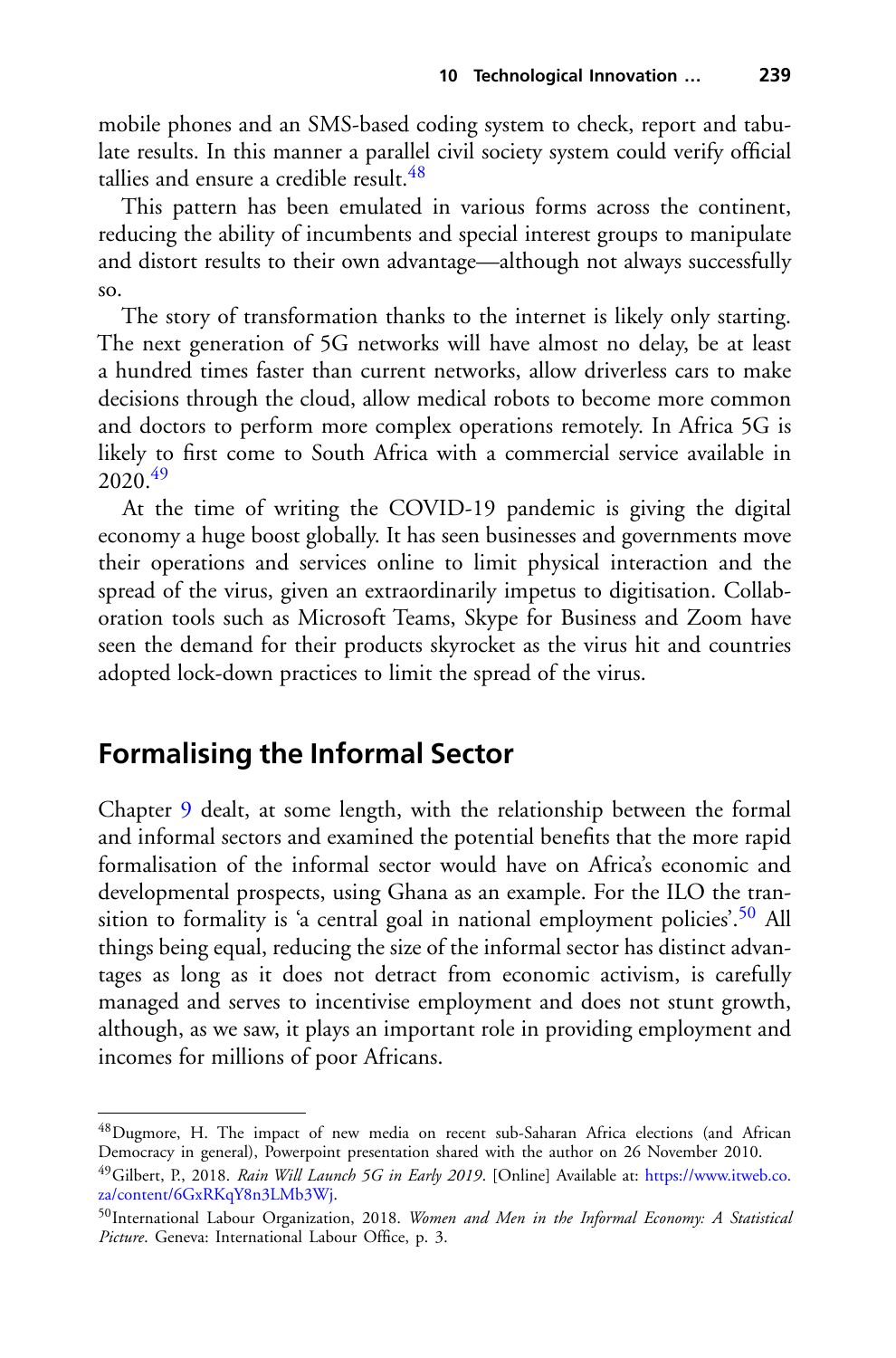The internet, mobile phones and digitisation all allow African governments to break down the barriers between the formal and the informal sectors and facilitate more rapid development. To steadily and incrementally lower the barriers for access to credit and to also monitor and tax (at very, very low levels) all types of services. In this manner it is possible to draw large informal communities into the formal sector—although it is a process that would need to happen incrementally and carefully.

Using the digital economy and modern technology is an unexplored avenue through which to look at the potential of leapfrogging and increasing government capacity and more rapid economic growth.<sup>51</sup> Normally, as GDP per capita increases, the size of the informal sector decreases, or put differently, the informal sector gradually 'formalises', reflected graphically in Fig. 9.3 in the previous chapter. This is positive because workers in the formal sector in African countries are four to five times more productive than those in the informal sector.<sup>[52](#page-19-1)</sup>

The provision of digital identification, for example, unlocks access to banking, government benefits, education and other critical services. In the words of a recent study on digital ID and payment, digital technology enables 'the precise identification of all parties to an interaction; low-cost commu-nications; and accurate, accountable, and convenient payment processes<sup>'.[53](#page-19-2)</sup> A study of seven focus countries (Brazil, China, Ethiopia, India, Nigeria, the United Kingdom and the USA) by McKinsey found that, extending full digital ID coverage to citizens could unlock economic value equivalent to 3– 13% of GDP in 2030—if the digital ID program enables multiple high-value use cases and attains high levels of usage. $54$ 

In the scenario that follows I include that as a powerful component of leapfrogging.

<span id="page-19-0"></span><sup>51</sup>See Gelb, A., Mukherjee, A., & Navis, K., 2020. Citizens and States: How Can Digital ID and Payments Improve State Capacity and Effectiveness? Center for Global Development, 31 March 2020. Available at [https://www.cgdev.org/publication/citizens-and-states-how-can-digital-id](https://www.cgdev.org/publication/citizens-and-states-how-can-digital-id-and-payments-improve-state-capacity)and-payments-improve-state-capacity.

<span id="page-19-1"></span><sup>52</sup>International Monetary Fund, 2017. *Chart of the Week: The Potential for Growth and Africa's Informal Economy*. [Online] Available at: [https://blogs.imf.org/2017/08/08/chart-of-the-week-the-potential-for](https://blogs.imf.org/2017/08/08/chart-of-the-week-the-potential-for-growth-and-africas-informal-economy/)growth-and-africas-informal-economy/.

<span id="page-19-2"></span><sup>53</sup>Gelb, A., Mukherjee, A., & Navis, K., 2020. Citizens and States: How Can Digital ID and Payments Improve State Capacity and Effectiveness? Center for Global Development, 31 March 2020, Executive Summary. Available at [https://www.cgdev.org/publication/citizens-and-states-how-can](https://www.cgdev.org/publication/citizens-and-states-how-can-digital-id-and-payments-improve-state-capacity)digital-id-and-payments-improve-state-capacity.

<span id="page-19-3"></span><sup>&</sup>lt;sup>54</sup>The average potential for improvements for emerging economies is, according to them, roughly 6% of GDP in 2030. McKinsey Global Institute, 2019. *The Value of Digital ID for the Global Economy and Society*. [Online] Available at: https://www.mckinsey.com/featured-insights/innovation[and-growth/the-value-of-digital-id-for-the-global-economy-and-society.](https://www.mckinsey.com/featured-insights/innovation-and-growth/the-value-of-digital-id-for-the-global-economy-and-society)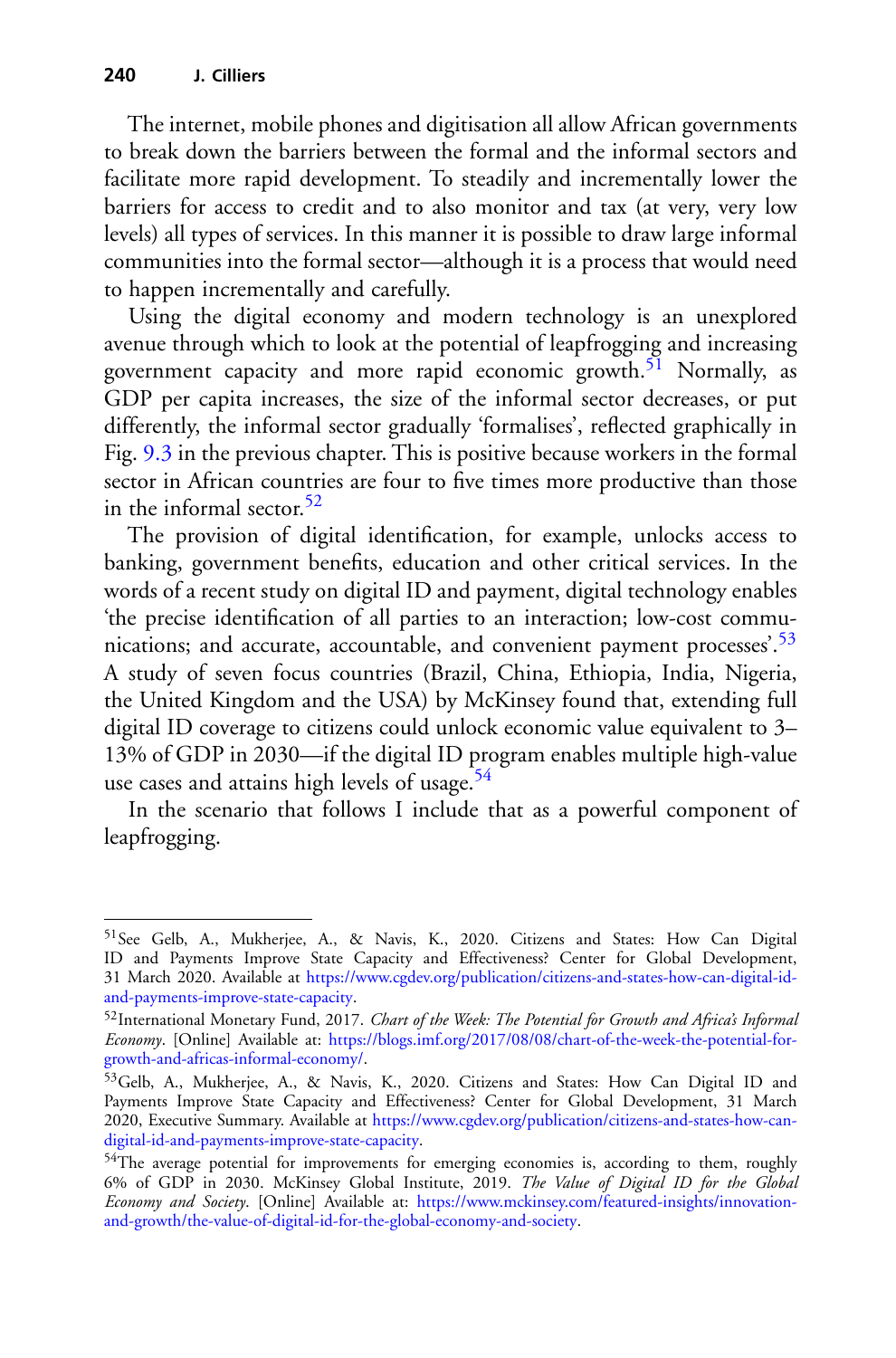## **Modelling the Impact of Improved Electricity Access, ICT and Digitisation: The Leapfrogging Scenario**

The Leapfrogging scenario presented in this section illustrates the impact of African governments taking maximum benefit from the potential of new technologies and the digital economy to extract the maximum development benefits for their societies.

The first set of interventions emulates a more rapid transition to an energy solution that includes more solar, wind and much better energy storage that is then used in intelligent power systems in decentralised micro, mini and off-grid solutions. To model such a scenario I first reduce the capital cost-to-output ratio for renewables, implying even more rapid technological progress than the forecast within IFs.<sup>55</sup> A second, less impactful intervention, reduces electricity transmission losses because of high-voltage direct current transmission technology.[56](#page-20-1)

The second set of interventions is faster rollout of mobile broadband and general improvement in ICT. In spite of rapid uptake, Africa trails significantly behind others in this regard.

In a third set of interventions I emulate the impact that digitisation and modern technology could have on more rapidly formalising the informal sector, building on the example of Ghana in Chapter 9, but doing it a bit slower at the continental level than the scenario used there.<sup>[57](#page-20-2)</sup>

Two final interventions modestly improve the effectiveness of African governments, using the World Bank index of Governance Effectiveness<sup>[58](#page-20-3)</sup> and increase levels of economic freedom, using the Fraser Institute Index of

<span id="page-20-0"></span><sup>&</sup>lt;sup>55</sup>The intervention lowers the capital to output ratio for renewables by 30% between 2020 and 2040.

<span id="page-20-1"></span><sup>56</sup>The intervention lowers electricity transmission loss by 15% from 2020 to 2030. According to *The Economist*, 2017. *China's Embrace of a New Electricity*-*transmission Technology Holds Lessons for Others*. [Online] Available at: https://www.economist.com/leaders/2017/01/14/chinas-embrace-of-a-new-electr [icity-transmission-technology-holds-lessons-for-others. China is rolling out ultra-high-voltage direct](https://www.economist.com/leaders/2017/01/14/chinas-embrace-of-a-new-electricity-transmission-technology-holds-lessons-for-others)current transmission technology on a large scale. Liu, Z., 2015. Ultra-High Voltage AC/DC Grids. Amsterdam: Elsevier Inc. *The Economist*, 2017. Electricity Now Flows Across Continents, Courtesy of Direct Current. [Online] Available at: https://www.economist.com/science-and-technology/2017/ [01/14/electricity-now-flows-across-continents-courtesy-of-direct-current.](https://www.economist.com/science-and-technology/2017/01/14/electricity-now-flows-across-continents-courtesy-of-direct-current)

<span id="page-20-2"></span><sup>57</sup>The interventions reduce the size of the informal sector as percent of GDP by 14% and the informal labour share by 14% by 2040.

<span id="page-20-3"></span><sup>&</sup>lt;sup>58</sup>Government Effectiveness captures perceptions of the quality of public services, the quality of the civil service and the degree of its independence from political pressures, the quality of policy formulation and implementation, and the credibility of the government's commitment to such policies. See [https://datacatalog.worldbank.org/government-effectiveness-estimate-0.](https://datacatalog.worldbank.org/government-effectiveness-estimate-0) The intervention improves government effectiveness by 10% by 2040.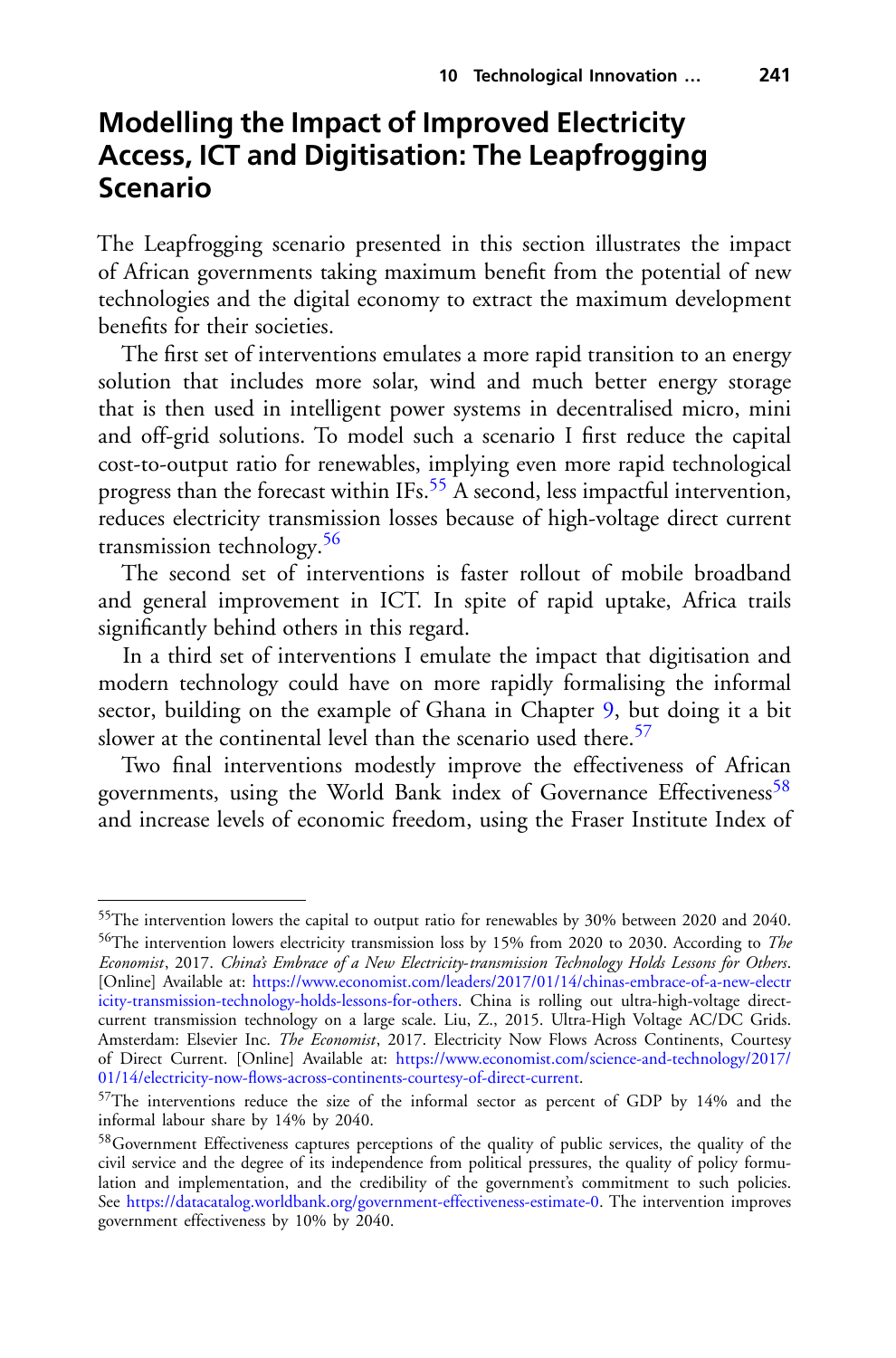Economic Freedom.<sup>[59](#page-21-0)</sup> On the one hand the impact of digitisation would be to improve the ability of African governments to raise taxes, provide services and oversee regulatory implementation, hence improving effectiveness. On the other hand, benefiting from the opportunities of the digital economy requires providing greater space for small business and entrepreneurship, implying that the exploitation of these opportunities would need to go hand in hand with greater economic freedom.

All of these scenarios imply greater investment in the ICT sector including the need to expand broadband and associated infrastructure. As a result the contribution of the ICT sector to African economies increases by roughly US\$23 billion in 2040, although, even then, the ICT sector will constitute less than four percent of the African economy. Imagine what a more aggressive investment and determined government implementation could deliver!

The results are that the average growth rate for Africa for the period 2020– 2040 improves from 4.7% in the Current Path to 5.1%, resulting in an African economy that is US\$560 billion larger in 2040 than would otherwise be the case. Growth among low-income countries is particularly rapid with the average growth rate increasing with 0.6 percentage points above the Current Path average. The result is a strong increase in GDP per capita, reflected in Fig. [10.1](#page-22-0) as the difference between the GDP per capita in 2040 between the Current Path forecast and the Leapfrogging scenario. Figure [10.1](#page-22-0) reflects the result of an average increase of almost US\$400 per person for Africa's 2.1 billion people.

All countries experience an increase in the size of their economies. Figure [10.2](#page-23-0) presents the percentage point difference in each African economy in 2040 in the Leapfrogging scenario compared to the Current Path.

Six countries experience an increase in the size of their economy of more than 20 percentage points (Côte d'Ivoire, Uganda, Ghana, Kenya, Tanzania and Angola). Ethiopia, South Africa, Egypt and Nigeria do even better, with the latter forecast to experience an increase of 112 percentage points. Of course, lots of additional work needs to be done to verify these very large increases, but the forecast does indicate the extent to which leapfrogging can unlock potential. Most increases are generally in the range of one to three percentage points. Because the economies being compared are quite different in size, the actual dollar numbers are much more impressive. For

<span id="page-21-0"></span><sup>59</sup>The index measures the degree of economic freedom present in five major areas: [1] Size of Government; [2] Legal System and Security of Property Rights; [3] Sound Money; [4] Freedom to Trade Internationally; [5] Regulation. See [https://www.fraserinstitute.org/economic-freedom/approach.](https://www.fraserinstitute.org/economic-freedom/approach) The intervention improves economic freedom by 10% by 2040.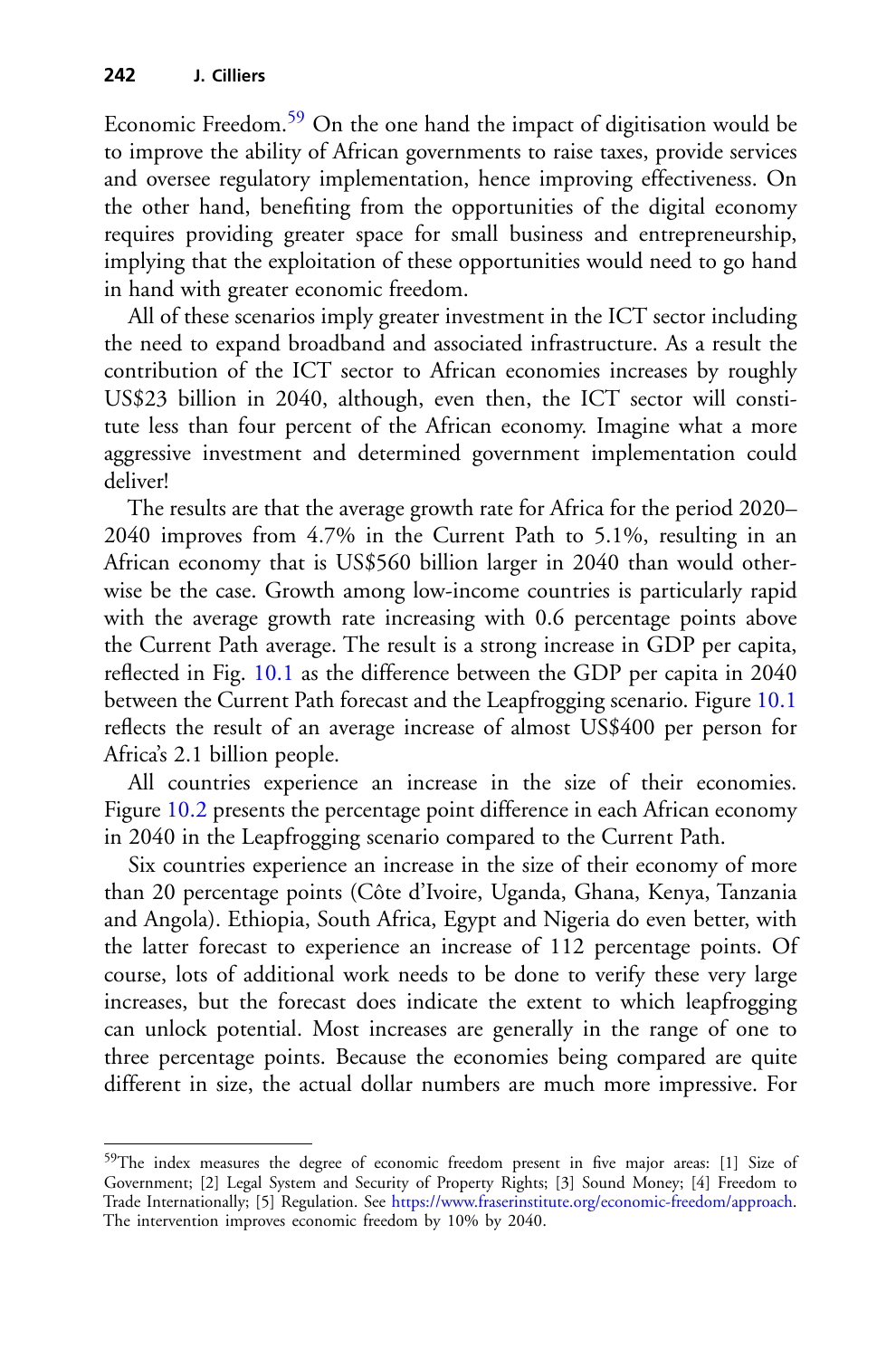

<span id="page-22-0"></span>**Fig. 10.1** Difference in GDP per capita in 2040 between the Leapfrogging Scenario and the Current Path (*Source* Forecast in IFs 7.45 initializing from World Development Indicators)

example, the Nigerian economy will, in 2040, be US\$125 billion bigger than in the Current Path. The corresponding figures for Egypt and South Africa are US\$80 billion and US\$49 billion respectively. In the case of Guinea and Malawi the difference is US\$3 billion.

Leapfrogging is not only about improving growth, infrastructure and income. The Leapfrogging scenario will also reduce poverty in Africa. Madagascar, a low-income country, will benefit the most, reducing its 2040 poverty headcount (using US\$1.90) by 13 percentage points below the Current Path. São Tomé and Príncipe, a lower-middle-income country, will reduce its poverty headcount (using US\$3.20) by five percentage points below the Current Path. Africa's eight upper-middle-income countries do not experience large decreases in poverty. Only South Africa, Algeria and Gabon reduce poverty rates by more than one percentage point compared to the Current Path forecast by 2040 (using US\$5.50). The Leapfrogging scenario also slightly reduces inequality.

## **Conclusion: Harnessing Technology for the Future**

Technological innovation and the notion of leapfrogging are imperative to Africa's future. It will shape development on the continent in ways that are almost impossible to anticipate.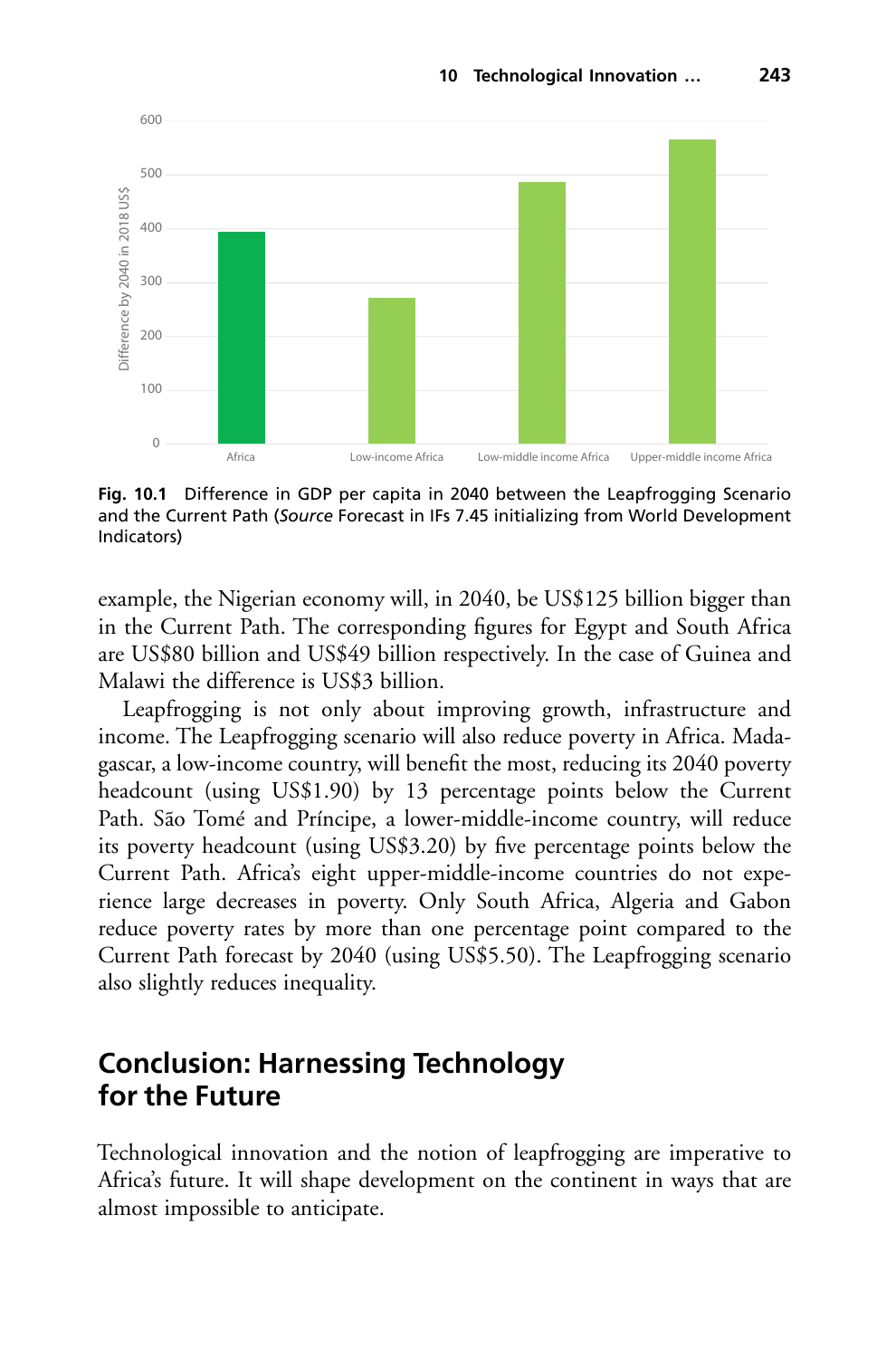

<span id="page-23-0"></span>**Fig. 10.2** Percentage point difference in size of economy when comparing Leapfrogging Scenario and Current Path in 2040 (*Source* Forecast in IFs 7.45 initializing from the IMF World Economic Outlook 2017)

A wealth of innovation is already available for electricity provision through off-grid solutions using wind and solar that can bring power to remote locations across the continent. Electricity consumption per person in large African countries such as Ethiopia, Kenya and Nigeria is less than one-tenth of that in Brazil or China. In poorer countries like Mali, a typical household uses less electricity in a year than someone in London uses to boil a kettle each day. And nearly 600 million people in sub-Saharan Africa lack access to electricity altogether. Attention is shifting to more intractable solutions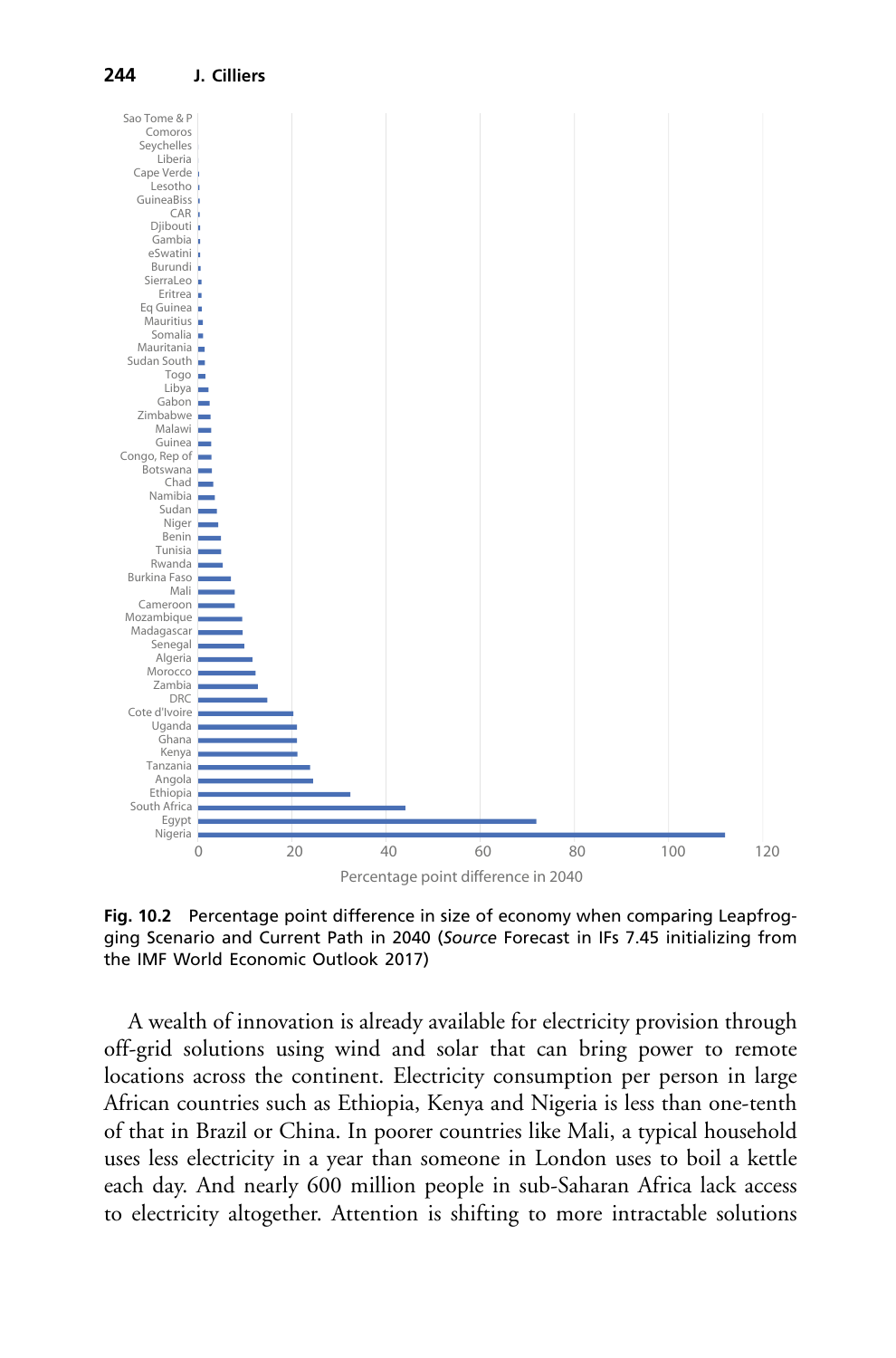such as how to provide water and sanitation services to communities such as those in rural Chad, where 97% of the population—just shy of 5 million people—lacks access to an improved sanitation facility.

Digitisation and the fourth industrial revolution will allow the continent to leapfrog in crucial areas such as energy supply, some aspects of infrastructure and in health among others—but could also leave the continent trailing further behind. Where technological adaptation is inevitable, its impact will be magnified by efficient and open markets, clear and transparent regulatory frameworks and effective governance in the public and private sectors, as well as the ability to bypass or short-circuit established systems.

That is particularly important given the potential environmental impact of the large hydroelectric schemes mentioned earlier that could result in the rerouting of rivers and flooding of valleys and the opportunity cost of developing Africa's biodiversity. Environmental pressure groups have been raising the alarm bell about several proposed hydropower projects in Africa and governments will need to carefully balance environmental sustainability with economic development.

A strong focus on technology can provide leapfrogging opportunities for low and middle-income countries, but governments must not lose sight of 'traditional' developmental issues, such as governance, infrastructure and skills. According to Saadia Zahidi:

With opportunities for economic leapfrogging, diffusion of innovative ideas across borders and new forms of value creation, the Fourth Industrial Revolution can level the playing field for all economies. But technology is not a silver bullet on its own. Countries must invest in people and institutions to deliver on the promise of technology. $60$ 

In and of itself technology is, of course, neither good nor bad, and it can be used by criminals, terrorists, governments and the private sector alike to further their interests.

Many areas of leapfrogging are not examined in this chapter, of which health and education are the most important (see Chapters 3 and 6) as well as the potential to use digital technology to enormously increase the ability of states to undertake cash transfers (or provide social grants) to their citizens (see Chapter 7). General improvements in medical science could curb malaria, AIDS, COVID-19, tuberculosis and other diseases that currently ravage large populations in Africa. In the next few decades, the world,

<span id="page-24-0"></span><sup>60</sup>von Haldenwang, C., 2018. *T20Argentina: Tax, Investment and Tax Cooperation*. [Online] Available at: [https://t20argentina.org/wp-content/uploads/2018/05/GSx-TF-7-Tax\\_competition-DEF\\_vf-1.pdf.](https://t20argentina.org/wp-content/uploads/2018/05/GSx-TF-7-Tax_competition-DEF_vf-1.pdf)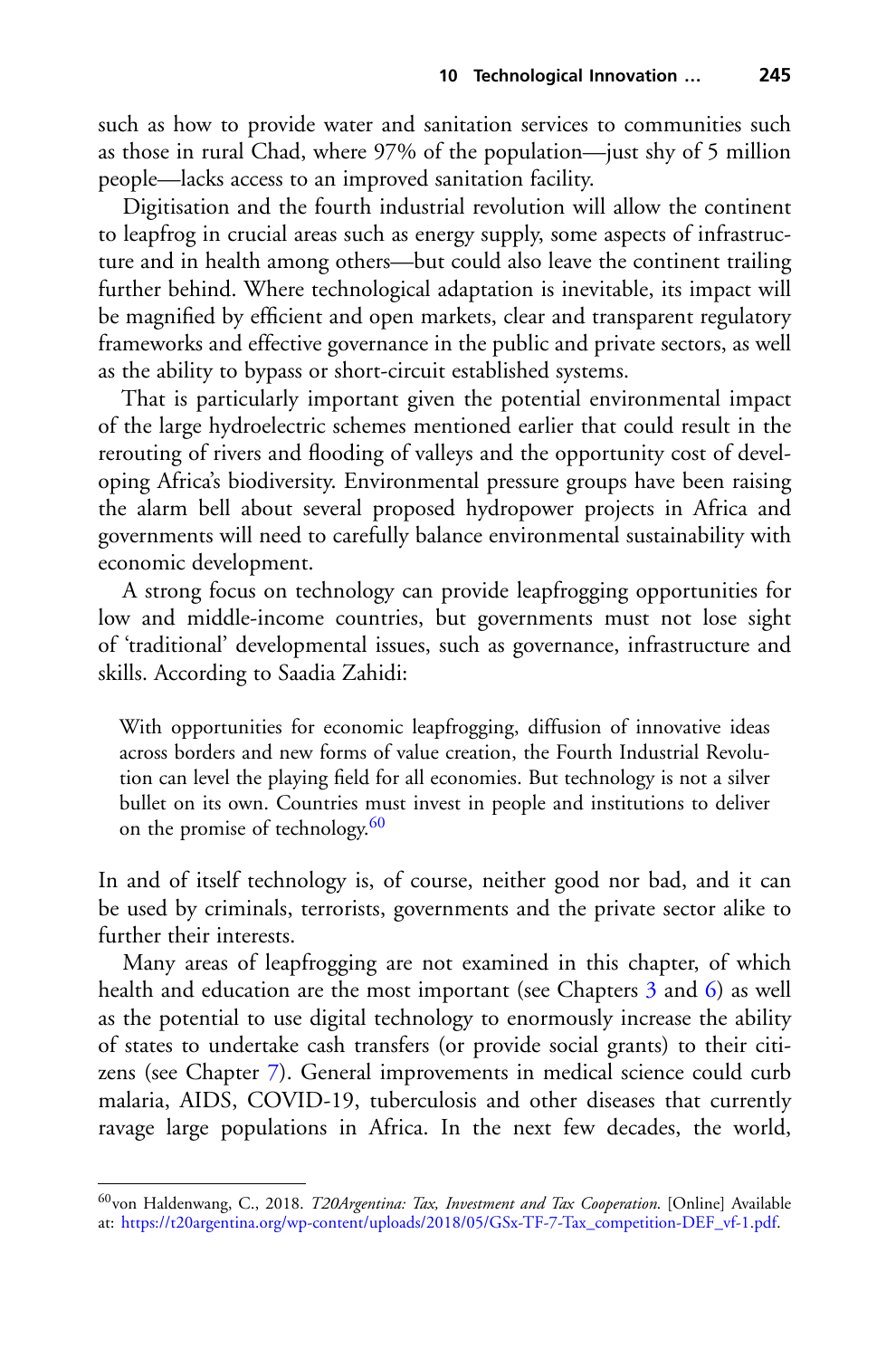including Africa, could move towards dramatic reductions in mortality and morbidity with large implications on population trends.

There is also enormous potential for technology to help fight organised criminal activity on the continent, as game wardens at the Maasai Mara National Park in Kenya and Tanzania have discovered. By using an infrared camera that can detect the body heat of poachers and animals from up to three kilometers away, wardens have been able to significantly deter poaching in the park. In partnership with the World Wildlife Federation (WWF) World Crime Technology Project, the park installed static cameras around the perimeter of the park, along with vehicle mounted roaming cameras to detect activity around the park.

In other parts of Africa, park rangers are using drones to significantly expand their ability to survey parks, at a fraction of the cost of alternative aerial options like airplanes or helicopters. The same technology could eventually be rolled out to monitor remote borders such as those in the Sahel.

Last but not least there are truly globally transformational ideas such as the ambition by Alibaba's Jack Ma from China to establish an Electronic World Trade Platform, or eWTP. What is so interesting is that Ma launched the platform, which is designed to level the playing field for small and mediumsized businesses by allowing them to trade without tariffs and bypass the established systems, in Kigali in Rwanda in October 2018.<sup>[61](#page-25-0)</sup>

Generally, a well-designed digital trade clearance platform could have enormous benefits for regional trade and growth, the topic of the next chapter.

## **Further Reading**

- Doug, Vogel, Davison Robert, Harris Roger, and Jones Noel, January 2000. Technology Leapfrogging in Developing Countries-An Inevitable Luxury? TY. https:// [doi.org/10.1002/j.1681-4835.2000.tb00005.x. Electronic Journal on Informa](https://doi.org/10.1002/j.1681-4835.2000.tb00005.x)tion Systems in Developing Countries Jose Goldemberg. Technological Leapfrogging in the Developing World. *Georgetown Journal of International Affairs*, 12(1) (Winter/Spring 2011), pp. 135–141.
- United Nations Conference on Trade and Development. December 2018. *Leapfrogging: Look Before You Leap*. Policy Brief No. 71.

<span id="page-25-0"></span><sup>61</sup>Grow Global, 2018. *Jack Ma Launches New Global e*-*trading Platform in Kigali, Rwanda*. [Online] Available at: [https://www.growglobal.com/jack-ma-launches-new-global-e-trading-platform](https://www.growglobal.com/jack-ma-launches-new-global-e-trading-platform-in-kigali-rwanda/)in-kigali-rwanda/.